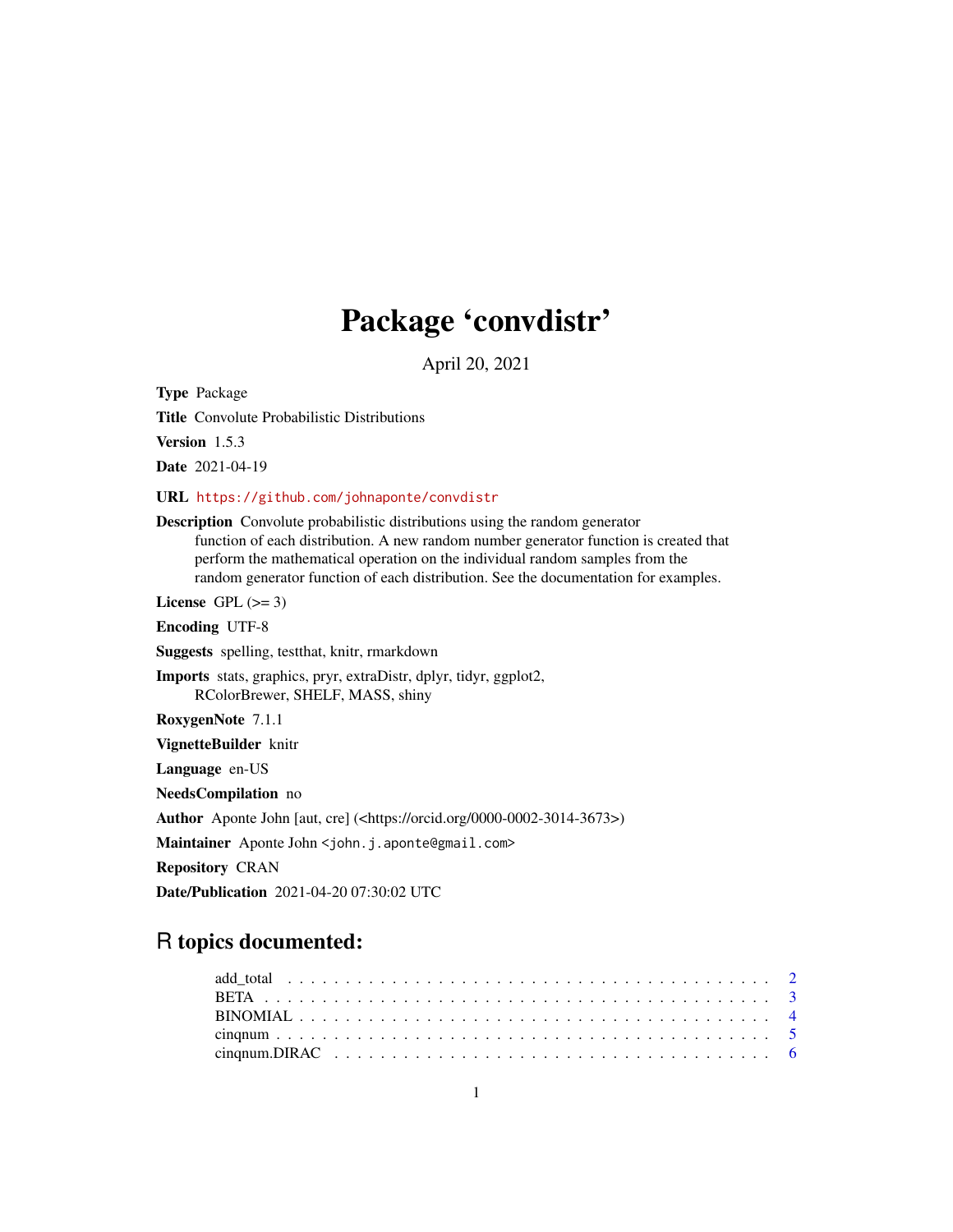<span id="page-1-0"></span>

| Index |                     |  |  |  |  |  |  |  |  |  |  |  |  |  | 34             |
|-------|---------------------|--|--|--|--|--|--|--|--|--|--|--|--|--|----------------|
|       | <b>UNIFORM</b>      |  |  |  |  |  |  |  |  |  |  |  |  |  | 32             |
|       |                     |  |  |  |  |  |  |  |  |  |  |  |  |  | 31             |
|       |                     |  |  |  |  |  |  |  |  |  |  |  |  |  | 31             |
|       |                     |  |  |  |  |  |  |  |  |  |  |  |  |  | 30             |
|       |                     |  |  |  |  |  |  |  |  |  |  |  |  |  | 29             |
|       |                     |  |  |  |  |  |  |  |  |  |  |  |  |  | 29             |
|       |                     |  |  |  |  |  |  |  |  |  |  |  |  |  | 28             |
|       |                     |  |  |  |  |  |  |  |  |  |  |  |  |  | 28             |
|       |                     |  |  |  |  |  |  |  |  |  |  |  |  |  | 27             |
|       |                     |  |  |  |  |  |  |  |  |  |  |  |  |  | 26             |
|       |                     |  |  |  |  |  |  |  |  |  |  |  |  |  | 26             |
|       |                     |  |  |  |  |  |  |  |  |  |  |  |  |  | 25             |
|       | omit NA             |  |  |  |  |  |  |  |  |  |  |  |  |  | 24             |
|       |                     |  |  |  |  |  |  |  |  |  |  |  |  |  | 24             |
|       |                     |  |  |  |  |  |  |  |  |  |  |  |  |  | 23             |
|       |                     |  |  |  |  |  |  |  |  |  |  |  |  |  | 22             |
|       |                     |  |  |  |  |  |  |  |  |  |  |  |  |  | 21             |
|       |                     |  |  |  |  |  |  |  |  |  |  |  |  |  | 20             |
|       | <b>LOGNORMAL</b>    |  |  |  |  |  |  |  |  |  |  |  |  |  | 20             |
|       |                     |  |  |  |  |  |  |  |  |  |  |  |  |  | 19             |
|       |                     |  |  |  |  |  |  |  |  |  |  |  |  |  | 18             |
|       | fitbeta             |  |  |  |  |  |  |  |  |  |  |  |  |  | 17             |
|       | <b>EXPONENTIAL</b>  |  |  |  |  |  |  |  |  |  |  |  |  |  | 16             |
|       |                     |  |  |  |  |  |  |  |  |  |  |  |  |  | 15             |
|       | <b>DISTRIBUTION</b> |  |  |  |  |  |  |  |  |  |  |  |  |  | 14             |
|       | <b>DISCRETE</b>     |  |  |  |  |  |  |  |  |  |  |  |  |  | 13             |
|       | <b>DIRICHLET</b>    |  |  |  |  |  |  |  |  |  |  |  |  |  | 13             |
|       |                     |  |  |  |  |  |  |  |  |  |  |  |  |  | 10<br>12       |
|       |                     |  |  |  |  |  |  |  |  |  |  |  |  |  | 9              |
|       |                     |  |  |  |  |  |  |  |  |  |  |  |  |  | 8              |
|       |                     |  |  |  |  |  |  |  |  |  |  |  |  |  | $\overline{7}$ |
|       |                     |  |  |  |  |  |  |  |  |  |  |  |  |  | $\overline{7}$ |
|       |                     |  |  |  |  |  |  |  |  |  |  |  |  |  | 6              |
|       |                     |  |  |  |  |  |  |  |  |  |  |  |  |  |                |

add\_total *Adds a total dimension*

# Description

This function returns a [DISTRIBUTION](#page-13-1) with a new dimension created by row sum of the dimensions of the distribution.

```
add_total(p_distribution, p_totalname = "TOTAL")
```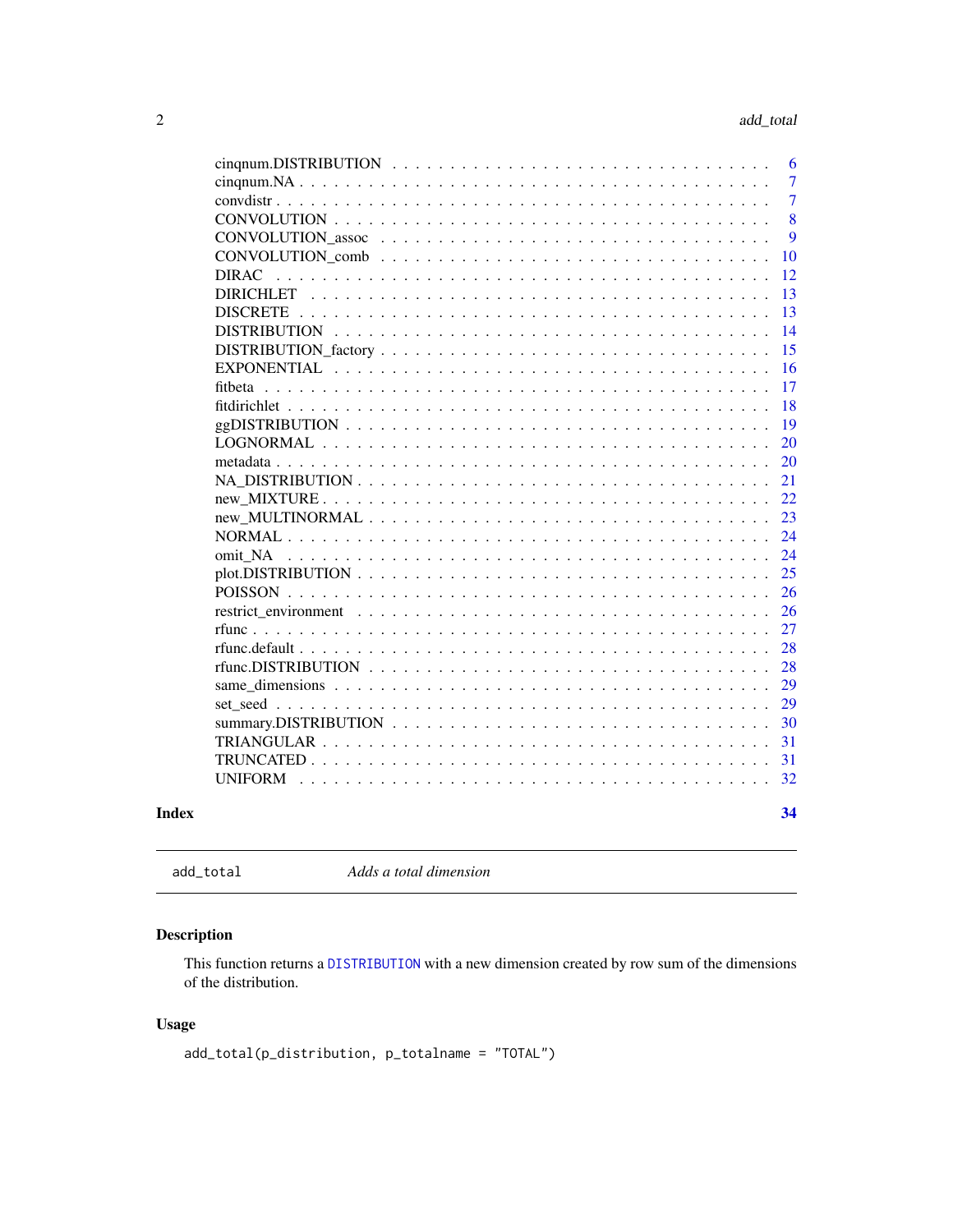#### <span id="page-2-0"></span>BETA 3

# Arguments

|             | p_distribution an object of class DISTRIBUTION |
|-------------|------------------------------------------------|
| p_totalname | the name of the new dimension                  |

# Details

Only works with multidimensional distributions.

#### Value

a [DISTRIBUTION](#page-13-1)

# Author(s)

John J. Aponte

# Examples

d1 <- new\_DIRICHLET(c(0.2,0.5,0.3)) d2 <- add\_total(d1)

<span id="page-2-1"></span>

#### BETA *Factory for a BETA distribution object*

# Description

Returns an BETA distribution object that produce random numbers from a beta distribution using the [rbeta](#page-0-0) function

# Usage

```
new_BETA(p_shape1, p_shape2, p_dimnames = "rvar")
new_BETA_lci(p_mean, p_lci, p_uci, p_dimnames = "rvar")
new_BETA_lci2(p_mean, p_lci, p_uci, p_dimnames = "rvar")
```
# Arguments

| p_shape1   | non-negative parameters of the Beta distribution               |
|------------|----------------------------------------------------------------|
| p_shape2   | non-negative parameters of the Beta distribution               |
| p_dimnames | A character that represents the name of the dimension          |
| p_mean     | A numeric that represents the expected value of the proportion |
| p_lci      | A numeric for the lower 95% confidence interval                |
| p_uci      | A numeric for the upper 95% confidence interval                |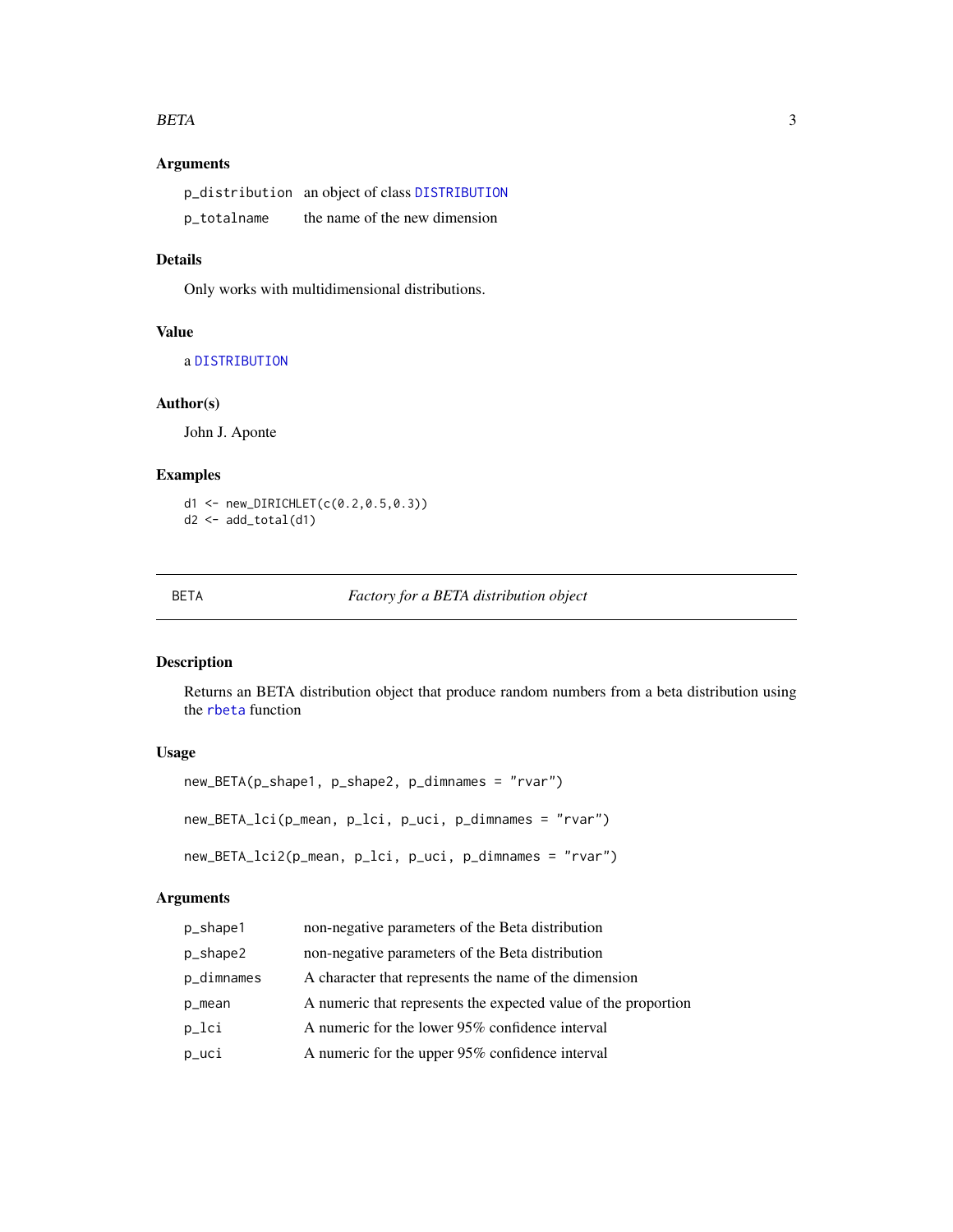# <span id="page-3-0"></span>Value

An object of class DISTRIBUTION, BETA

# Functions

- new\_BETA\_lci: Constructor based on confidence intervals. Preserve expected value.
- new\_BETA\_lci2: Constructor based on ML confidence intervals

#### Note

When using confidence intervals, the shape parameters are obtained using the following formula:

$$
varp = (p_uci - p_lci)/4^2
$$
  
shape1 = p<sub>m</sub>ean \* (p<sub>m</sub>ean \* (1 - p<sub>m</sub>ean)/varp - 1)  
shape2 = (1 - p<sub>m</sub>ean) \* (p<sub>m</sub>ean \* (1 - p<sub>m</sub>ean)/varp - 1)

new\_BETA\_lci2 estimate parameters using maximum likelihood myDistr <- new\_BETA\_lci2(0.30,0.25,0.35) myDistr\$rfunc(10)

# Author(s)

John J. Aponte

#### Examples

myDistr <- new\_BETA(1,1) myDistr\$rfunc(10) myDistr <- new\_BETA\_lci(0.30,0.25,0.35) myDistr\$rfunc(10)

BINOMIAL *Factory for a BINOMIAL distribution object*

#### Description

Returns a BINOMIAL distribution object that produce random numbers from a binomial distribution using the [rbinom](#page-0-0) function

#### Usage

new\_BINOMIAL(p\_size, p\_prob, p\_dimnames = "rvar")

# Arguments

| p_size     | integer that represent the number of trials           |
|------------|-------------------------------------------------------|
| p_prob     | probability of success                                |
| p_dimnames | A character that represents the name of the dimension |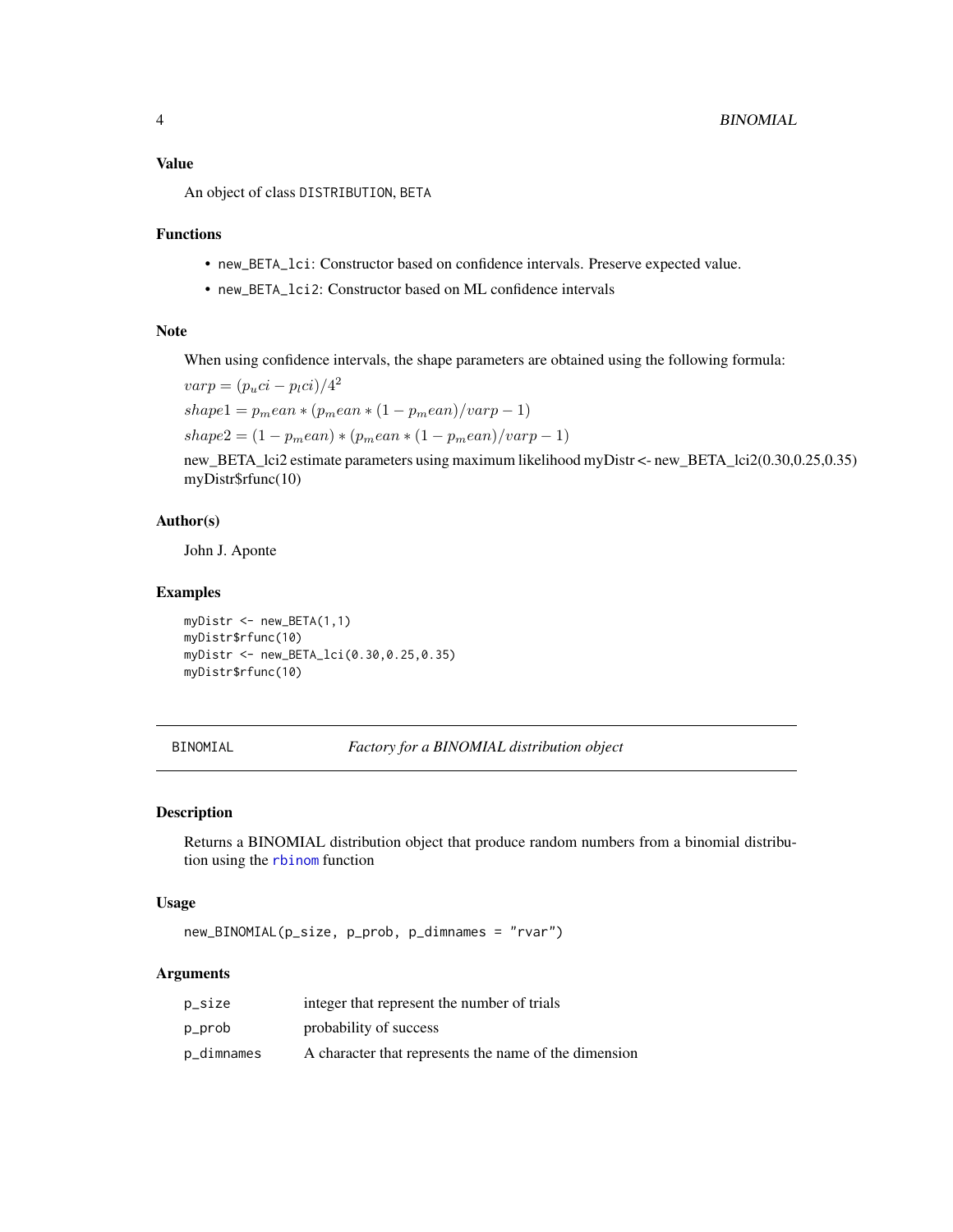#### <span id="page-4-0"></span>cinqnum 5

# Value

An object of class [DISTRIBUTION](#page-13-1), BINOMIAL

# Author(s)

John J. Aponte

# Examples

```
myDistr <- new_BINOMIAL(1000,0.3)
myDistr$rfunc(10)
```
cinqnum *cinqnum*

# Description

Make a list with 5 numbers of the distribution (mean\_, sd\_, lci\_, uci\_, median\_).

#### Usage

cinqnum(x, ...)

#### Arguments

| $\boldsymbol{\mathsf{x}}$ | an object of class DISTRIBUTION |
|---------------------------|---------------------------------|
| .                         | further parameters              |

# Details

Uses the stored seed to have the same sequence always and produce the same numbers This is an internal function for the summary function

# Value

a vector with the mean, sd, lci, uci and median values

## Author(s)

John J. Aponte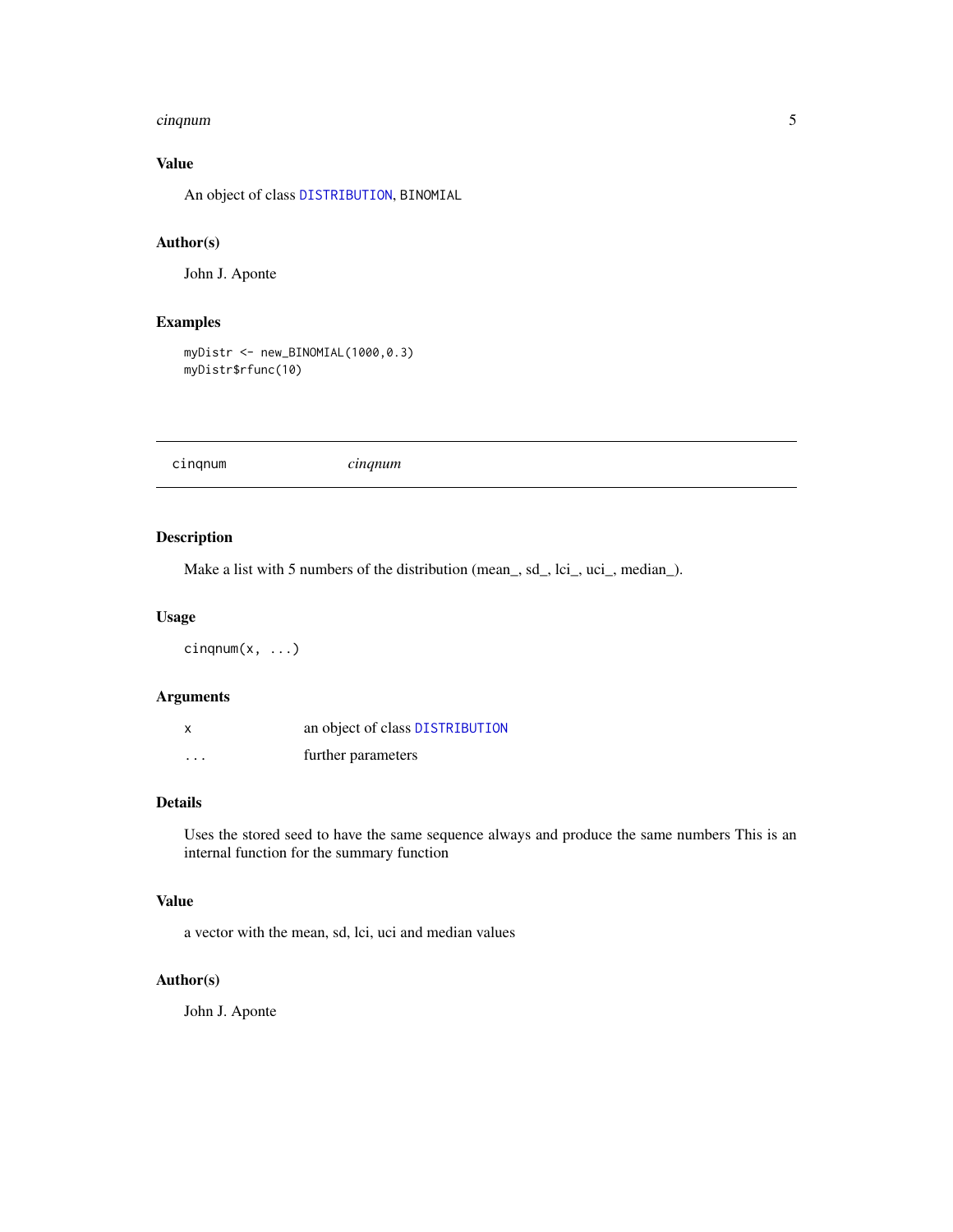<span id="page-5-0"></span>

And optimized version for DIRAC distributions

### Usage

```
## S3 method for class 'DIRAC'
cinqnum(x, n)
```
# Arguments

|     | an object of class DISTRIBUTION |
|-----|---------------------------------|
| - n | number of drawns                |

# Value

a list of NA

# Author(s)

John J. Aponte

cinqnum.DISTRIBUTION *Generic function for a distribution*

# Description

Generate n random numbers from the distribution, using the seed of the object, so always return the same value. Internal function to be used in the summary

#### Usage

## S3 method for class 'DISTRIBUTION' cinqnum(x, n)

# Arguments

| x | an object of class DISTRIBUTION |
|---|---------------------------------|
| n | number of drawns                |

# Value

a list with the mean, sd, 95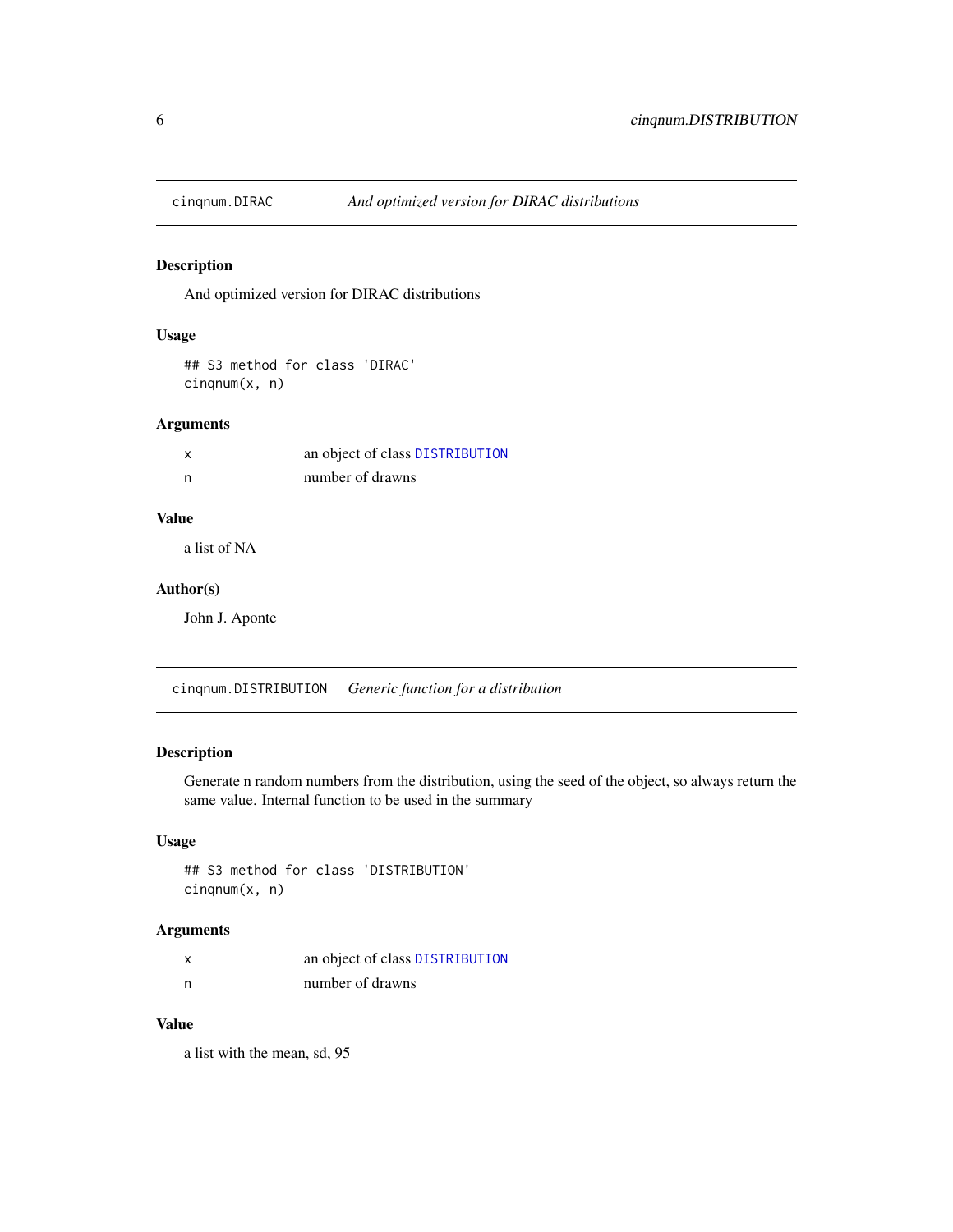# <span id="page-6-0"></span>cinqnum.NA 7

#### Author(s)

John J. Aponte

cinqnum.NA *And optimized version for NA distribution*

# Description

And optimized version for NA distribution

#### Usage

## S3 method for class '`NA`' cinqnum(x, n)

## Arguments

|     | an object of class DISTRIBUTION |
|-----|---------------------------------|
| - n | number of drawns                |

# Value

a list of NA

# Author(s)

John J. Aponte

convdistr *convdistr: A package useful for convolution of distributions.*

# Description

The convdistr package provides tools to define [DISTRIBUTION](#page-13-1) objects and make mathematical operations with them. It keeps track of the results as if they were scalar numbers but maintaining the ability to obtain random samples of the convoluted distributions.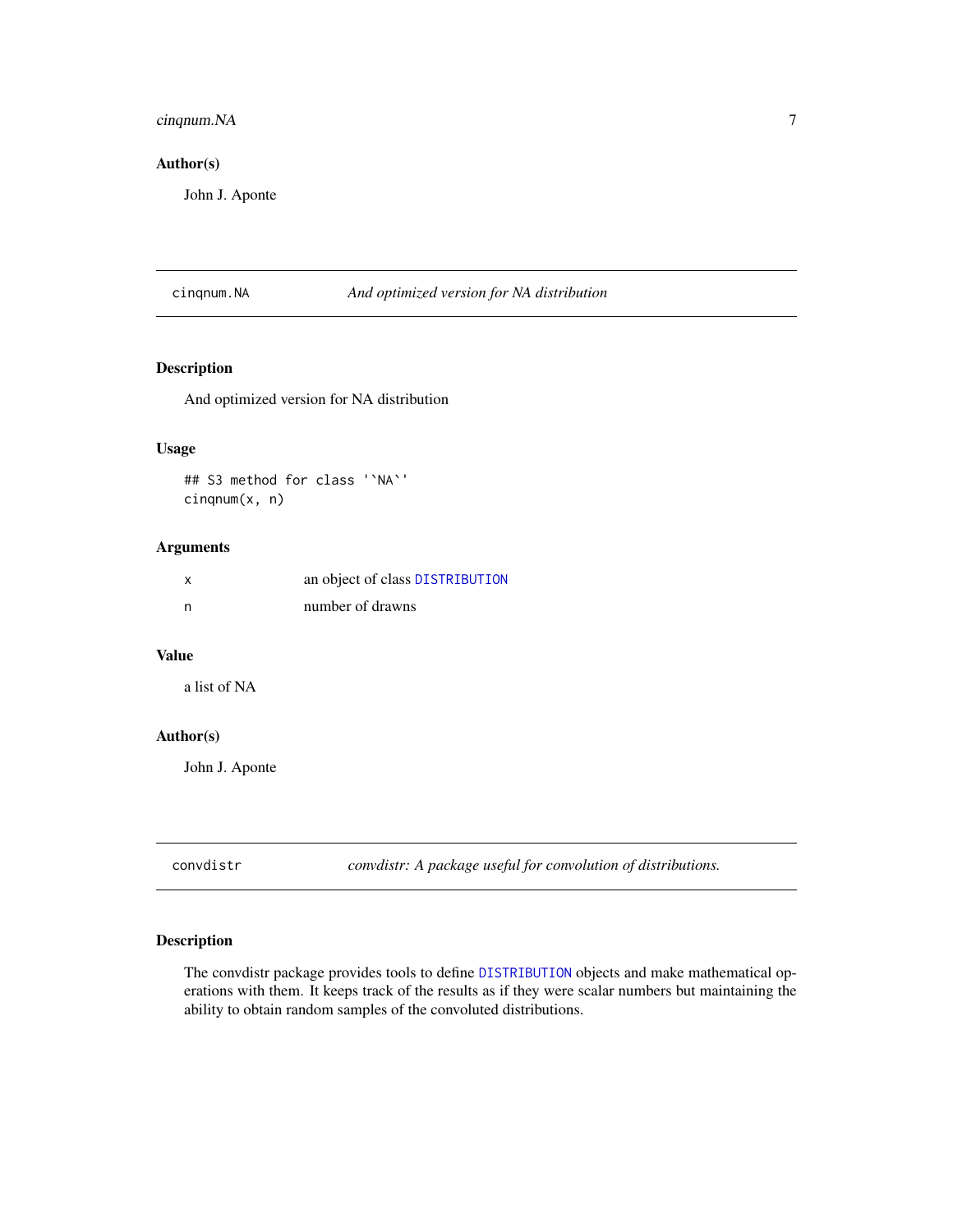The convolution of the simple algebraic operations is made by the operation of individual drawns of the distributions. The [DISTRIBUTION](#page-13-1) objects must have the same dimensions.

#### Usage

```
new_CONVOLUTION(listdistr, op, omit_NA = FALSE)
new_SUM(..., omit_NA = FALSE)
## S3 method for class 'DISTRIBUTION'
e1 + e2
new_SUBTRACTION(..., omit_NA = FALSE)
## S3 method for class 'DISTRIBUTION'
e1 - e2
new_MULTIPLICATION(..., omit_NA = FALSE)
## S3 method for class 'DISTRIBUTION'
e1 * e2new_DIVISION(..., omit_NA = FALSE)
## S3 method for class 'DISTRIBUTION'
e1 / e2
```
#### Arguments

| listdistr      | a list of DISTRIBUTION objects                         |
|----------------|--------------------------------------------------------|
| op             | a function to convolute '+', '-', '*', '\'             |
| omit_NA        | if TRUE, NA distributions will be omitted              |
|                | DISTRIBUTION objects or a list of distribution objects |
| e1             | object of class DISTRIBUTION                           |
| e <sub>2</sub> | object of class DISTRIBUTION                           |

#### Details

If any of the distributions is of class NA ([NA\\_DISTRIBUTION](#page-20-1)) the result will be a new distribution of class NA unless the omit\_NA option is set to TRUE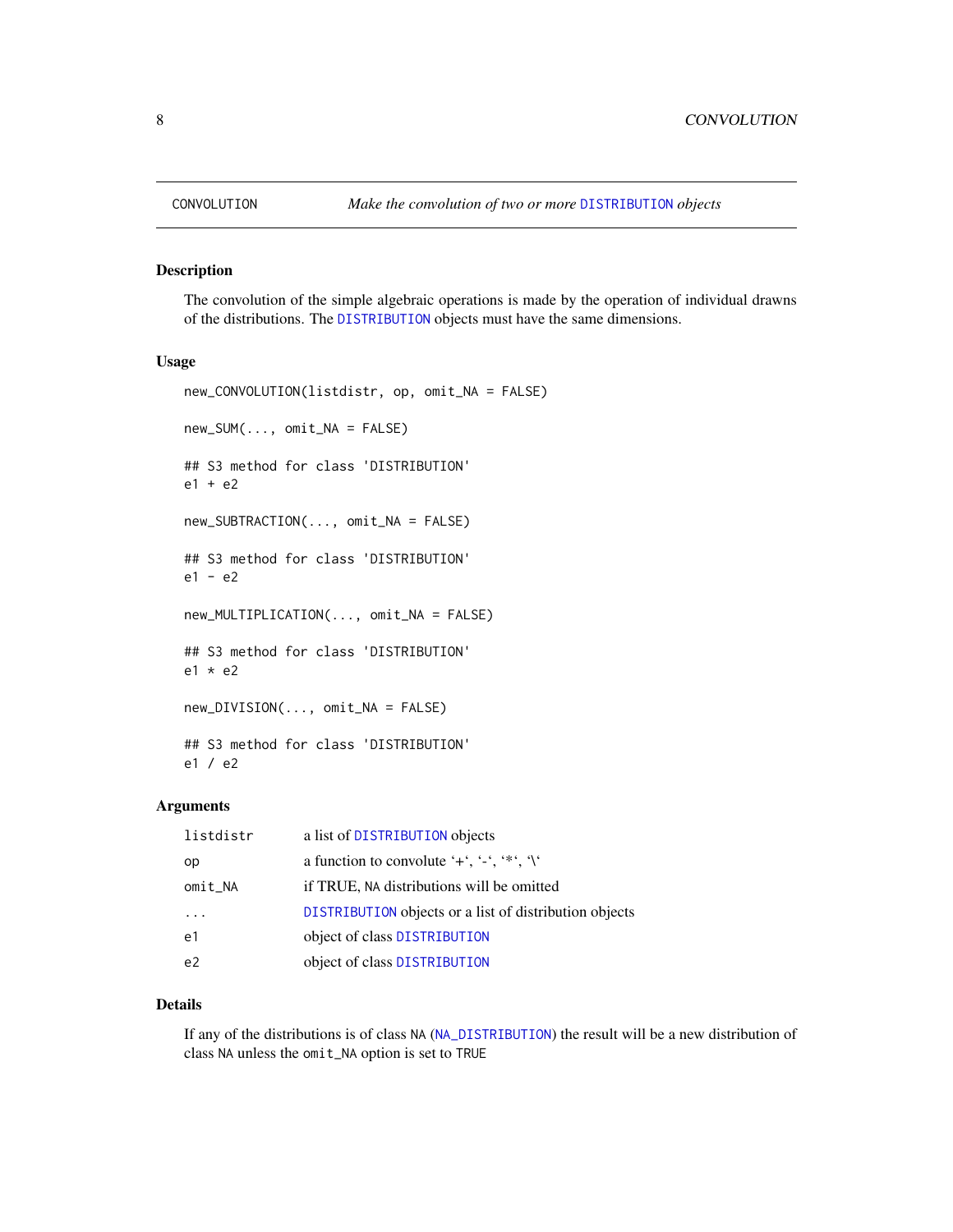#### <span id="page-8-0"></span>Value

and object of class CONVOLUTION, [DISTRIBUTION](#page-13-1)

#### Functions

- new\_SUM: Sum of distributions
- new\_SUBTRACTION: Subtraction for distributions
- new\_MULTIPLICATION: Multiplication for distributions
- new\_DIVISION: DIVISION for distributions

# Author(s)

John J. Aponte

#### Examples

```
x1 \leftarrow new_NORMAL(0,1)x2 \le - new_UNIFORM(1,2)
new_CONVOLUTION(list(x1,x2), `+`)
new_SUM(x1,x2)
x1 + x2
new_SUBTRACTION(x1,x2)
x1 - x2new_MULTIPLICATION(list(x1,x2))
x1 * x2
new_DIVISION(list(x1,x2))
x1 / x2
```
CONVOLUTION\_assoc *Convolution with association of dimensions*

#### Description

In case of different dimensions of the distribution this function perform the operation on the common distributions and add without modifications the other dimensions of the distribution.

```
new_CONVOLUTION_assoc(dist1, dist2, op)
new_SUM_assoc(dist1, dist2)
new_SUBTRACTION_assoc(dist1, dist2)
new_MULTIPLICATION_assoc(dist1, dist2)
new_DIVISION_assoc(dist1, dist2)
```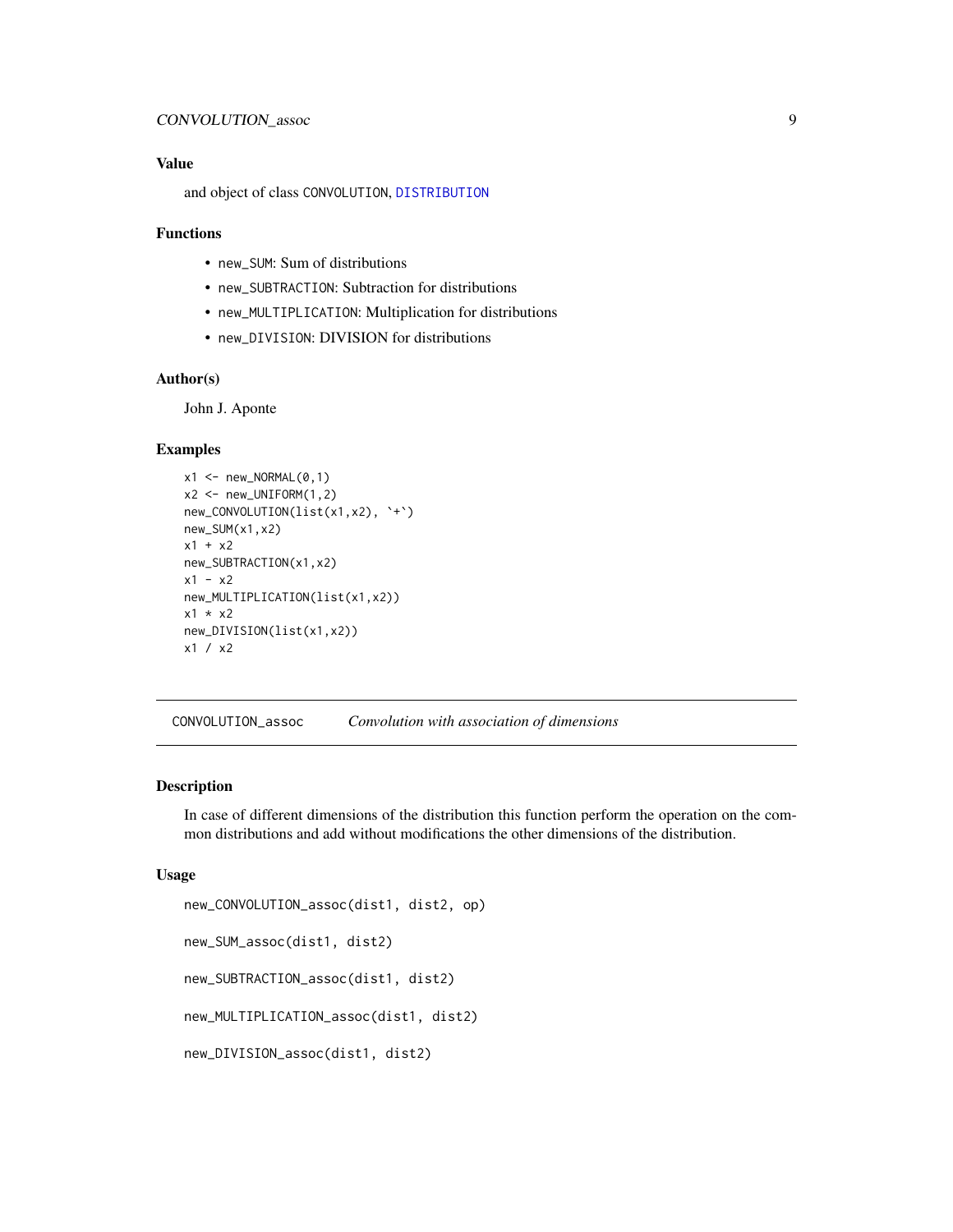#### <span id="page-9-0"></span>**Arguments**

| dist1 | an object of class DISTRIBUTION  |
|-------|----------------------------------|
| dist2 | and object of class DISTRIBUTION |
| op    | one of '+','-','*','/'           |

# Details

If distribution A have dimensions a and b and distribution B have dimensions b and c, the  $A + B$ would produce a distribution with dimensions a, c, b+b,

#### Value

an object of class [DISTRIBUTION](#page-13-1)

### Functions

- new\_SUM\_assoc: Sum of distributions
- new\_SUBTRACTION\_assoc: Subtraction of distributions
- new\_MULTIPLICATION\_assoc: Multiplication of distributions
- new\_DIVISION\_assoc: Division of distributions

#### Author(s)

John J. Aponte

#### Examples

```
x1 < - new_MULTINORMAL(c(0,1), matrix(c(1,0.5,0.5,1), ncol=2), p_dimnames = c("A", "B"))
x2 \le - new_MULTINORMAL(c(10,1), matrix(c(1,0.4,0.4,1),ncol=2), p_dimnames = c("B","C"))
new_CONVOLUTION_assoc(x1,x2, `+`)
new_SUM_assoc(x1,x2)
new_SUBTRACTION_assoc(x1,x2)
new_MULTIPLICATION_assoc(x1,x2)
new_DIVISION_assoc(x1,x2)
```
CONVOLUTION\_comb *Convolution with combination of dimensions*

# Description

In case of different dimensions of the distribution this function perform the operation on the combination of the distributions of both distribution.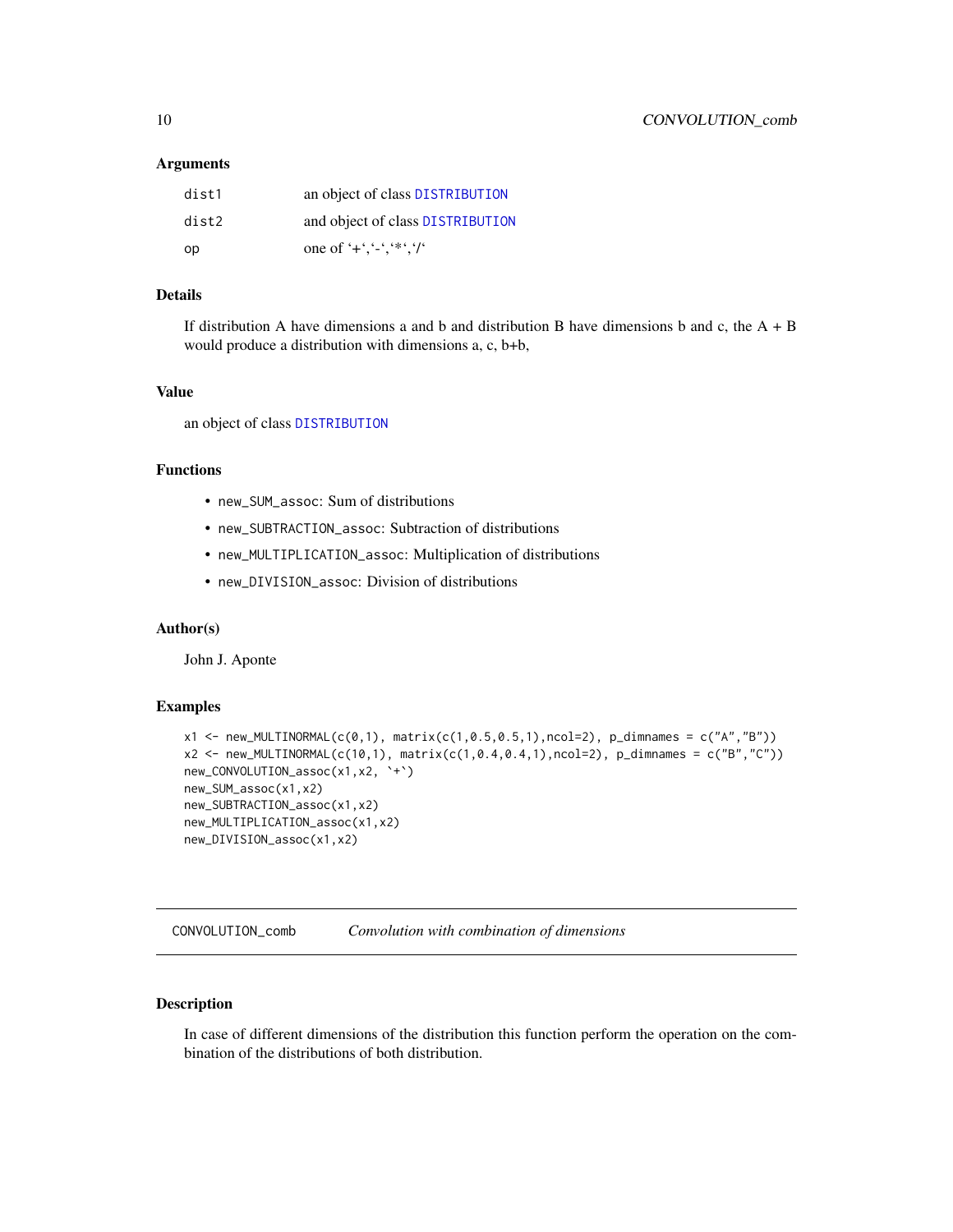#### <span id="page-10-0"></span>Usage

```
new_CONVOLUTION_comb(dist1, dist2, op, p_dimnames)
```
new\_SUM\_comb(dist1, dist2)

new\_SUBTRACTION\_comb(dist1, dist2)

new\_MULTIPLICATION\_comb(dist1, dist2)

new\_DIVISION\_comb(dist1, dist2)

#### Arguments

| dist1      | an object of class DISTRIBUTION                                                                                             |
|------------|-----------------------------------------------------------------------------------------------------------------------------|
| dist2      | and object of class DISTRIBUTION                                                                                            |
| op         | one of '+','-','*','/'                                                                                                      |
| p_dimnames | a character vector with the name of the dimensions. If missing the combination<br>of the individual dimensions will be used |

#### Details

If distribution A have dimensions a and b and distribution B have dimensions b and c, the  $A + B$ would produce a distribution with dimensions a\_b,a\_c,b\_b, b\_c

#### Value

an object of class [DISTRIBUTION](#page-13-1)

#### Functions

- new\_SUM\_comb: Sum of distributions
- new\_SUBTRACTION\_comb: Subtraction of distributions
- new\_MULTIPLICATION\_comb: Multiplication of distributions
- new\_DIVISION\_comb: Division of distributions

#### Note

In case of the same dimensions, only the first combination is taken

#### Author(s)

John J. Aponte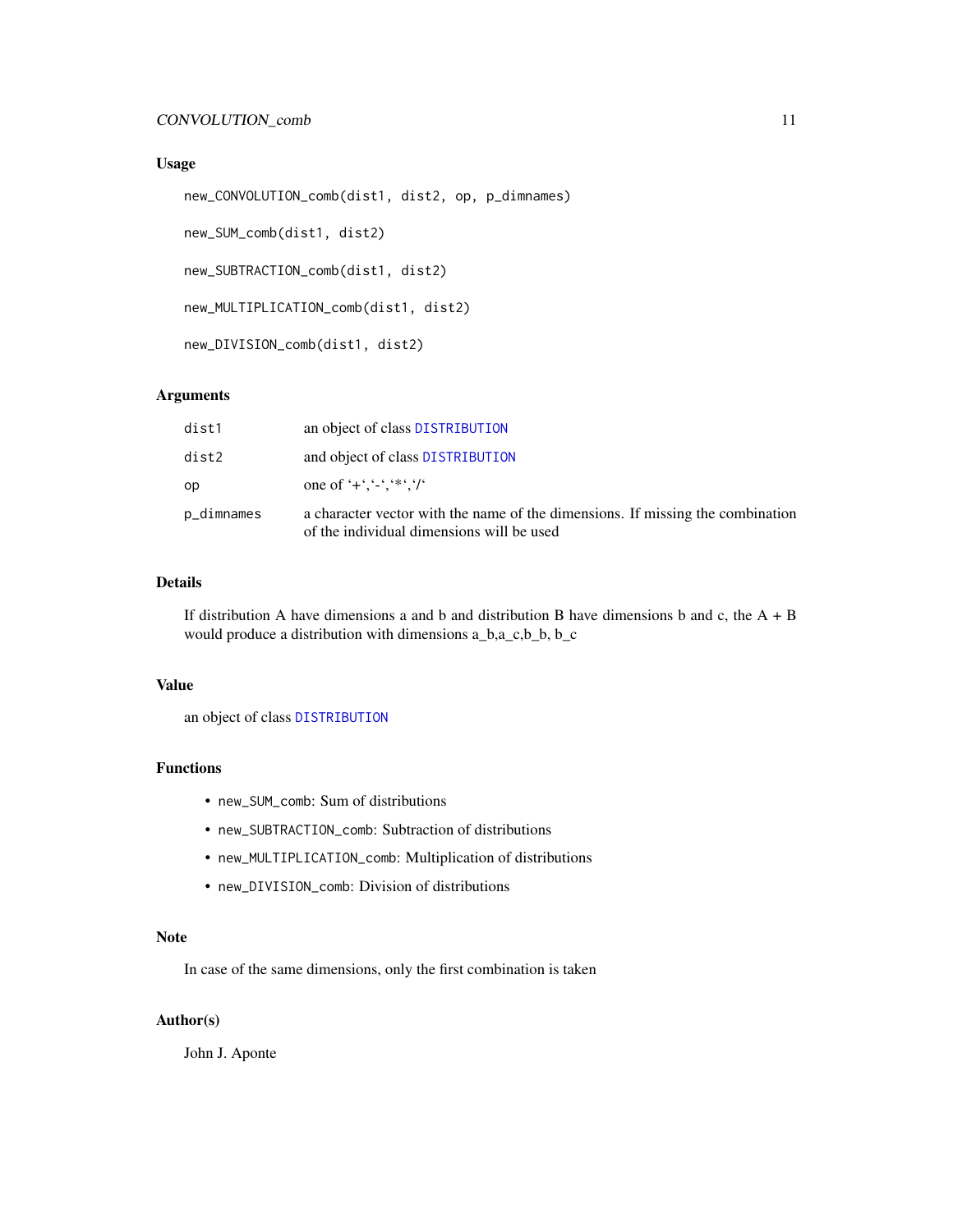# <span id="page-11-0"></span>Examples

```
x1 < - new_MULTINORMAL(c(0,1), matrix(c(1,0.5,0.5,1),ncol=2), p_dimnames = c("A","B"))
x2 \le - new_MULTINORMAL(c(10,1), matrix(c(1,0.4,0.4,1),ncol=2), p_dimnames = c("B","C"))
new_CONVOLUTION_comb(x1,x2, `+`)
new_SUM_comb(x1,x2)
new_SUBTRACTION_comb(x1,x2)
new_MULTIPLICATION_comb(x1,x2)
new_DIVISION_comb(x1,x2)
```
<span id="page-11-1"></span>DIRAC *Factory for a DIRAC distribution object*

# Description

Returns an DIRAC distribution object that always return the same number, or the same matrix of numbers in case multiple dimensions are setup

#### Usage

new\_DIRAC(p\_scalar, p\_dimnames = "rvar")

#### Arguments

| p_scalar   | A numeric that set the value for the distribution     |
|------------|-------------------------------------------------------|
| p_dimnames | A character that represents the name of the dimension |

#### Value

An object of class DISTRIBUTION, DIRAC

# Author(s)

John J. Aponte

#### Examples

```
myDistr <- new_DIRAC(1)
myDistr$rfunc(10)
```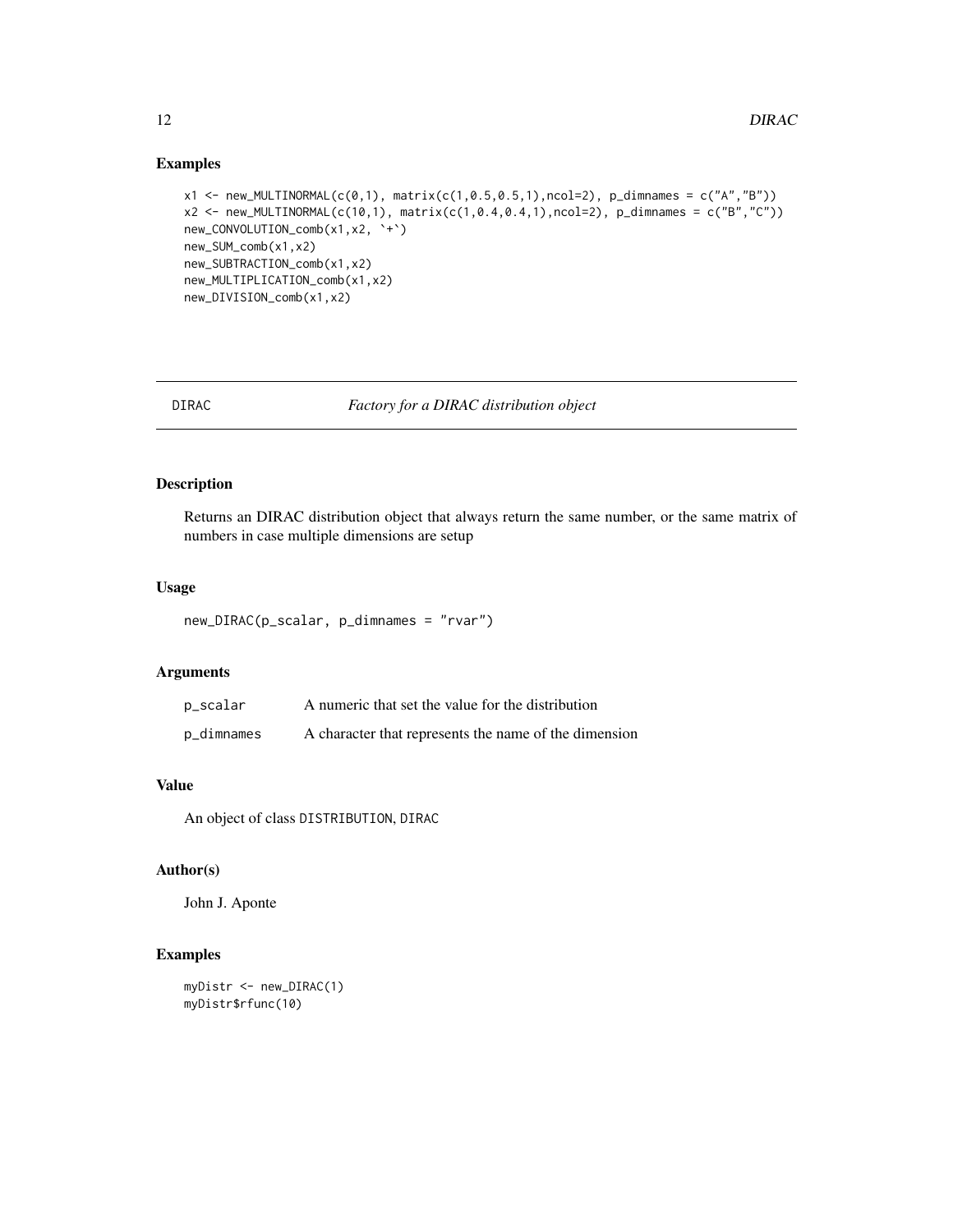<span id="page-12-1"></span><span id="page-12-0"></span>

Returns an DIRICHLET distribution object that draw random numbers generated by the function [rdirichlet](#page-0-0)

#### Usage

new\_DIRICHLET(p\_alpha, p\_dimnames)

#### Arguments

| p_alpha    | k-value vector for concentration parameter. Must be positive |
|------------|--------------------------------------------------------------|
| p_dimnames | A vector of characters for the names of the k-dimensions     |

#### Details

A name can be provided for the dimensions. Otherwise rvar1, rvar2, ..., rvark will be assigned

#### Value

An object of class DISTRIBUTION, p\_distribution\$distribution, TRUNCATED

#### Author(s)

John J. Aponte

#### Examples

```
myDistr <- new_DIRICHLET(c(0.3,0.2,0.5), c("a","b","c"))
myDistr$rfunc(10)
```
<span id="page-12-2"></span>DISCRETE *Factory for a DISCRETE distribution object*

#### Description

Returns an DISCRETE distribution object that sample from the vector p\_supp of options with probability the vector of probabilities p\_prob.

```
new_DISCRETE(p_supp, p_prob, p_dimnames = "rvar")
```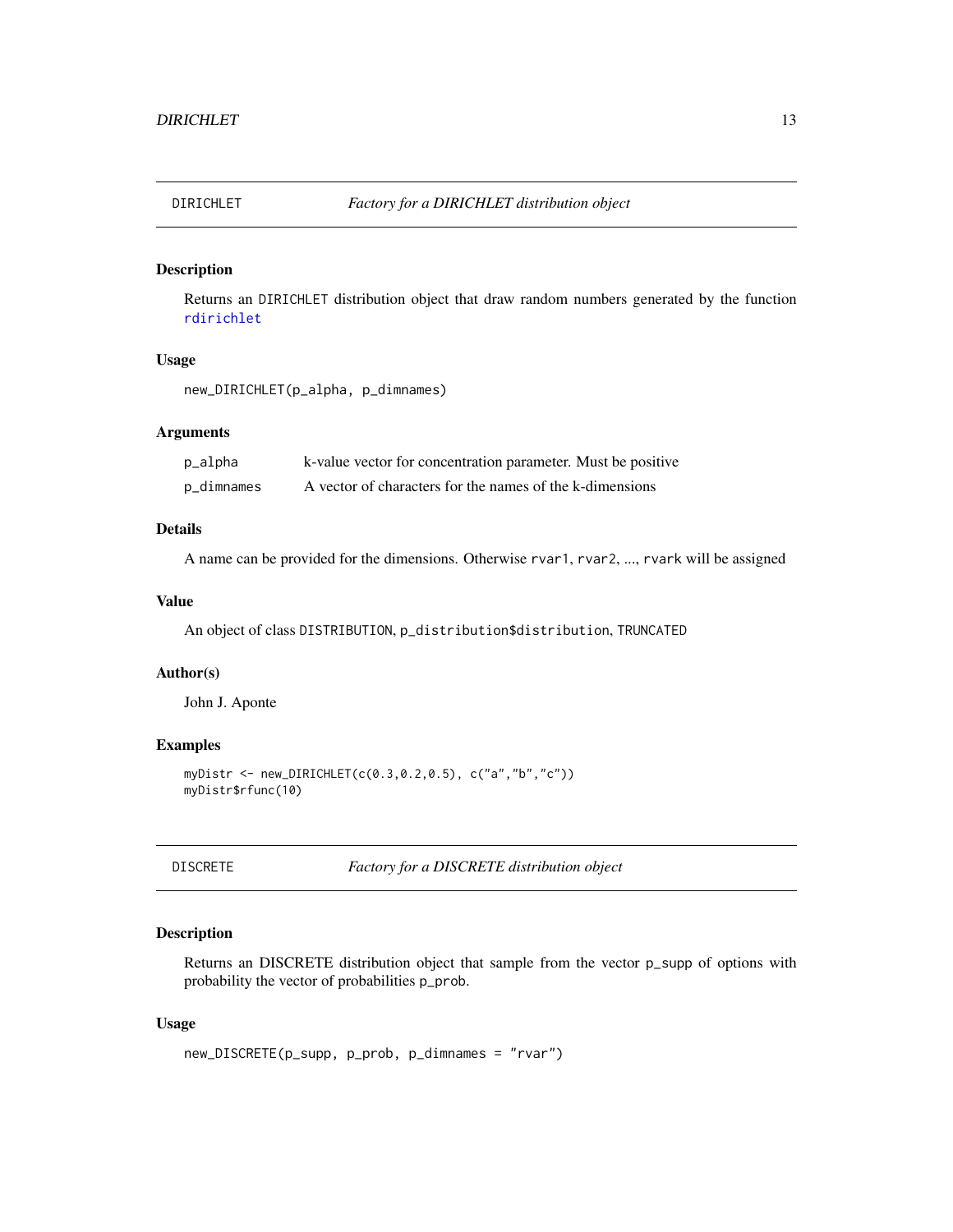#### <span id="page-13-0"></span>**Arguments**

| p_supp     | A numeric vector of options                           |
|------------|-------------------------------------------------------|
| p_prob     | A numeric vector of probabilities.                    |
| p_dimnames | A character that represents the name of the dimension |

#### Value

An object of class DISTRIBUTION, DISCRETE

#### Note

If the second argument is missing, all options will be sample with equal probability. If provided, the second argument would add to 1 and must be the same length that the first argument

#### Author(s)

John J. Aponte

# Examples

```
myDistr <- new_DISCRETE(p_supp=c(1,2,3,4), p_prob=c(0.40,0.30,0.20,0.10))
myDistr$rfunc(10)
```
<span id="page-13-1"></span>DISTRIBUTION *DISTRIBUTION class*

#### Description

DISTRIBUTION is a kind of abstract class (or interface) that the specific constructors should implement.

#### Details

It contains 4 fields

distribution A character with the name of the distribution implemented

- seed A numerical that is used for details to produce reproducible details of the distribution
- oval Observed value. Is the value expected. It is used as a number for the mathematical operations of the distributions as if they were a simple scalar
- rfunc A function that generate random numbers from the distribution. Its only parameter n is the number of draws of the distribution. It returns a matrix with as many rows as n, and as many columns as the dimensions of the distributions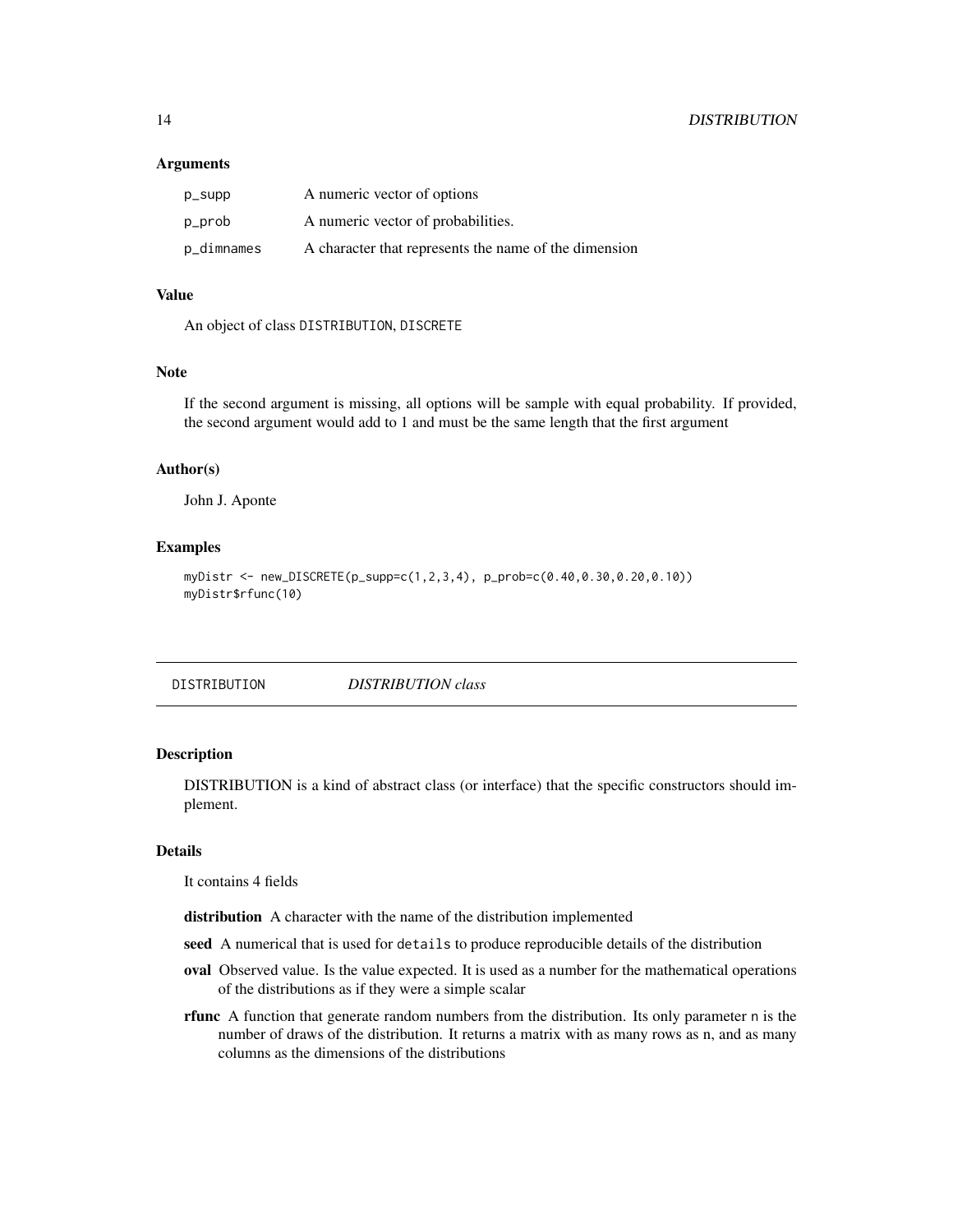<span id="page-14-0"></span>The DISTRIBUTION objects could support multidimensional distributions for example [DIRICHLET](#page-12-1). The names of the dimensions should coincides with the names of the oval vector. If only one dimension, the default name is rvar.

It is expected that the rfunc is included in the creation of new distributions by convolution so the environment should be carefully controlled to avoid reference leaking that is possible within the R language. For that reason, rfunc should be created within a [restrict\\_environment](#page-25-1) function

Once the object is instanced, the fields are immutable and should not be changed. If the seed needs to be modified, a new object can be created using the [set\\_seed](#page-28-1) function

Objects are defined for the following distributions

- [UNIFORM](#page-31-1)
- [NORMAL](#page-23-1)
- [BETA](#page-2-1)
- [TRIANGULAR](#page-30-1)
- [POISSON](#page-25-2)
- [EXPONENTIAL](#page-15-1)
- [DISCRETE](#page-12-2)
- [DIRAC](#page-11-1)
- [DIRICHLET](#page-12-1)
- [TRUNCATED](#page-30-2)
- [NA\\_DISTRIBUTION](#page-20-1)

# Value

a DISTRIBUTION object

# Author(s)

John J. Aponte

DISTRIBUTION\_factory *A factory of* [DISTRIBUTION](#page-13-1) *classes*

# Description

Generate a function that creates [DISTRIBUTION](#page-13-1) objects

#### Usage

DISTRIBUTION\_factory(distname, rfunction, ovalfunc)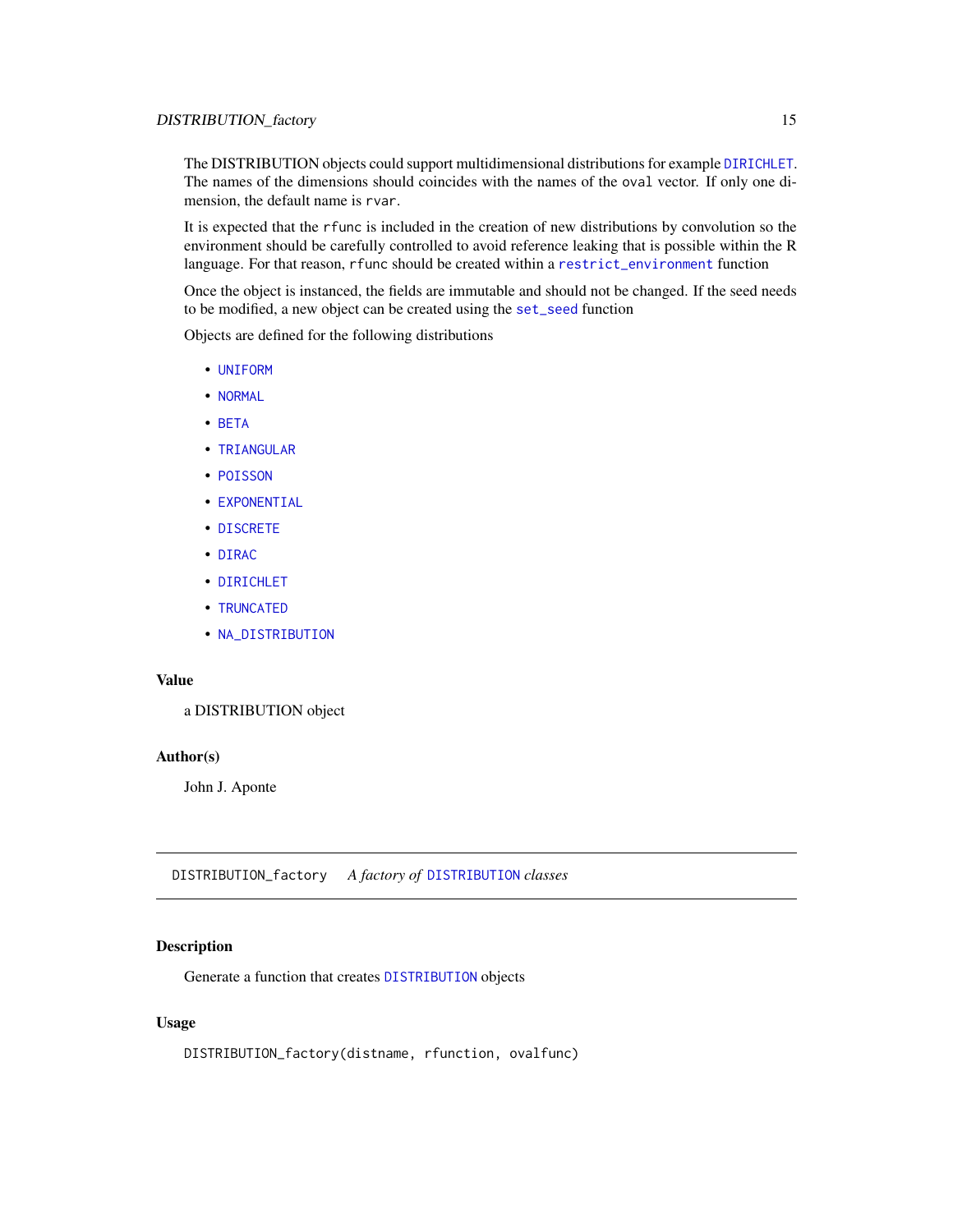#### <span id="page-15-0"></span>Arguments

| distname  | name of the distribution. By convention they are upper case                                         |
|-----------|-----------------------------------------------------------------------------------------------------|
| rfunction | a function to generate random numbers from the distribution                                         |
| ovalfunc  | a function that calculate the oval value, should used only the same arguments<br>that the rfunction |

#### Value

A function that is able to create [DISTRIBUTION](#page-13-1) objects.

#### Note

The function return a new function, that have as arguments the formals of the rfunction plus a new argument dimnames for the dimension names. If The distribution is unidimensional, the default value dimnames = "rvar" will works well, but if not, the dimnames argument should be specified when the generated function is used as in the example for the new\_MyDIRICHLET

# Author(s)

John J. Aponte

#### Examples

```
new_MYDISTR <- DISTRIBUTION_factory("MYDISTR", rnorm, function(){mean})
d1 <- new_MYDISTR(0,1)
summary(d1)
require(extraDistr)
new_MyDIRICHLET <- DISTRIBUTION_factory('rdirichlet',
                       rdirichlet,
                       function() {
                         salpha = sum(alpha)
                         alpha / salpha
                       })
d2 <- new_MyDIRICHLET(c(10, 20, 70), dimnames = c("A", "B", "C"))
summary(d2)
```
<span id="page-15-1"></span>EXPONENTIAL *Factory for a EXPONENTIAL distribution using confidence intervals*

#### Description

Returns an EXPONENTIAL distribution object that produce random numbers from an exponential distribution using the [rexp](#page-0-0) function

```
new_EXPONENTIAL(p_rate, p_dimnames = "rvar")
```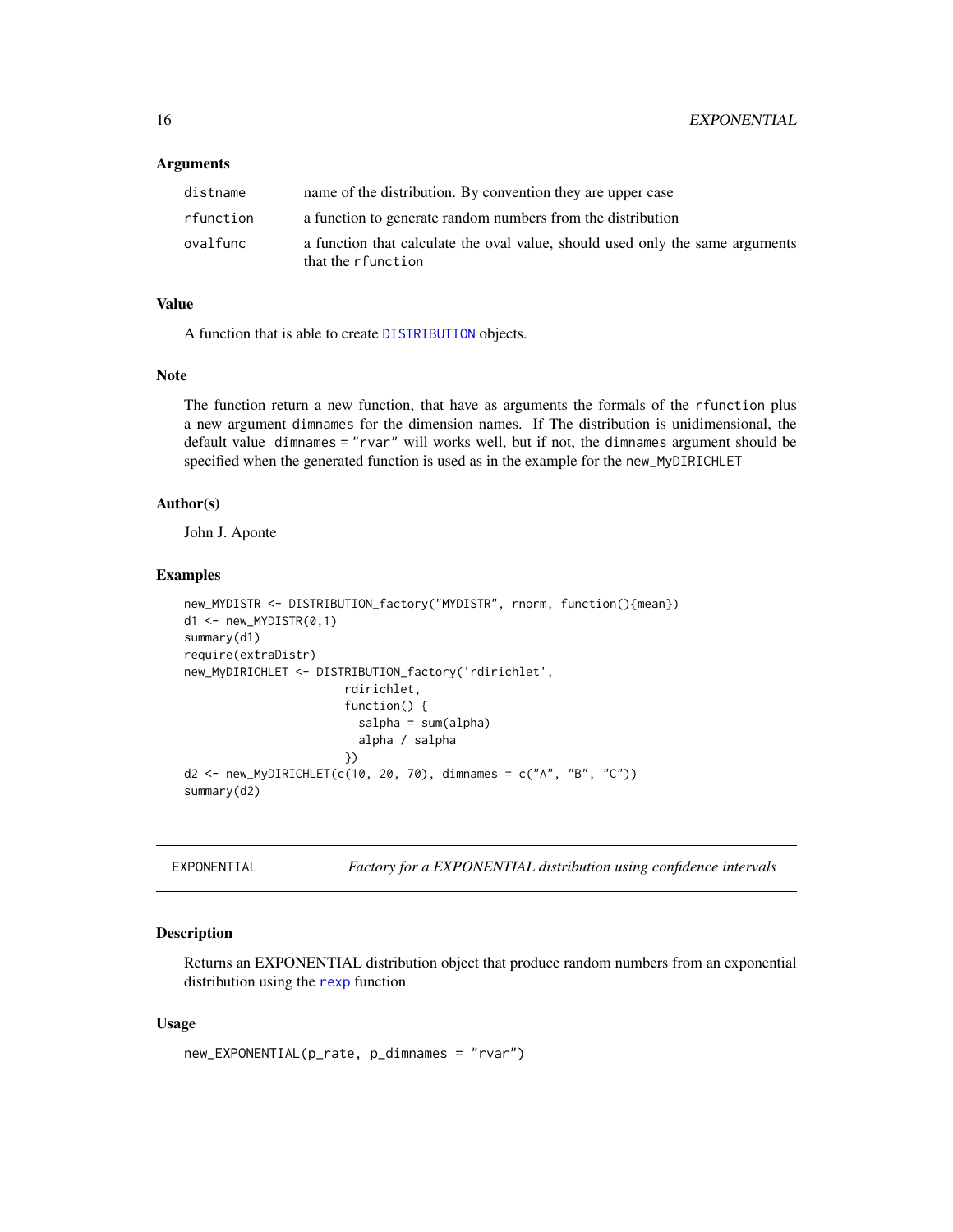#### <span id="page-16-0"></span>fitbeta 17

# Arguments

| p_rate     | A numeric that represents the rate of events          |
|------------|-------------------------------------------------------|
| p_dimnames | A character that represents the name of the dimension |

# Value

An object of class DISTRIBUTION, EXPONENTIAL

#### Author(s)

John J. Aponte

#### Examples

```
myDistr <- new_EXPONENTIAL(5)
myDistr$rfunc(10)
```
<span id="page-16-1"></span>fitbeta *Fits a beta distribution based on quantiles*

# Description

Fits a beta distribution based on quantiles

#### Usage

```
fitbeta_ml(point, lci, uci)
```
fitbeta(point, lci, uci)

# Arguments

| point | Point estimates corresponding to the median |
|-------|---------------------------------------------|
| lci   | Lower limit (quantile $0.025$ )             |
| uci   | Upper limit (quantile 0.975)                |

# Value

parameters shape1 and shape2 of a beta distribution

# Functions

- fitbeta\_ml: using ML to estimate parameters
- fitbeta: preserve the expected value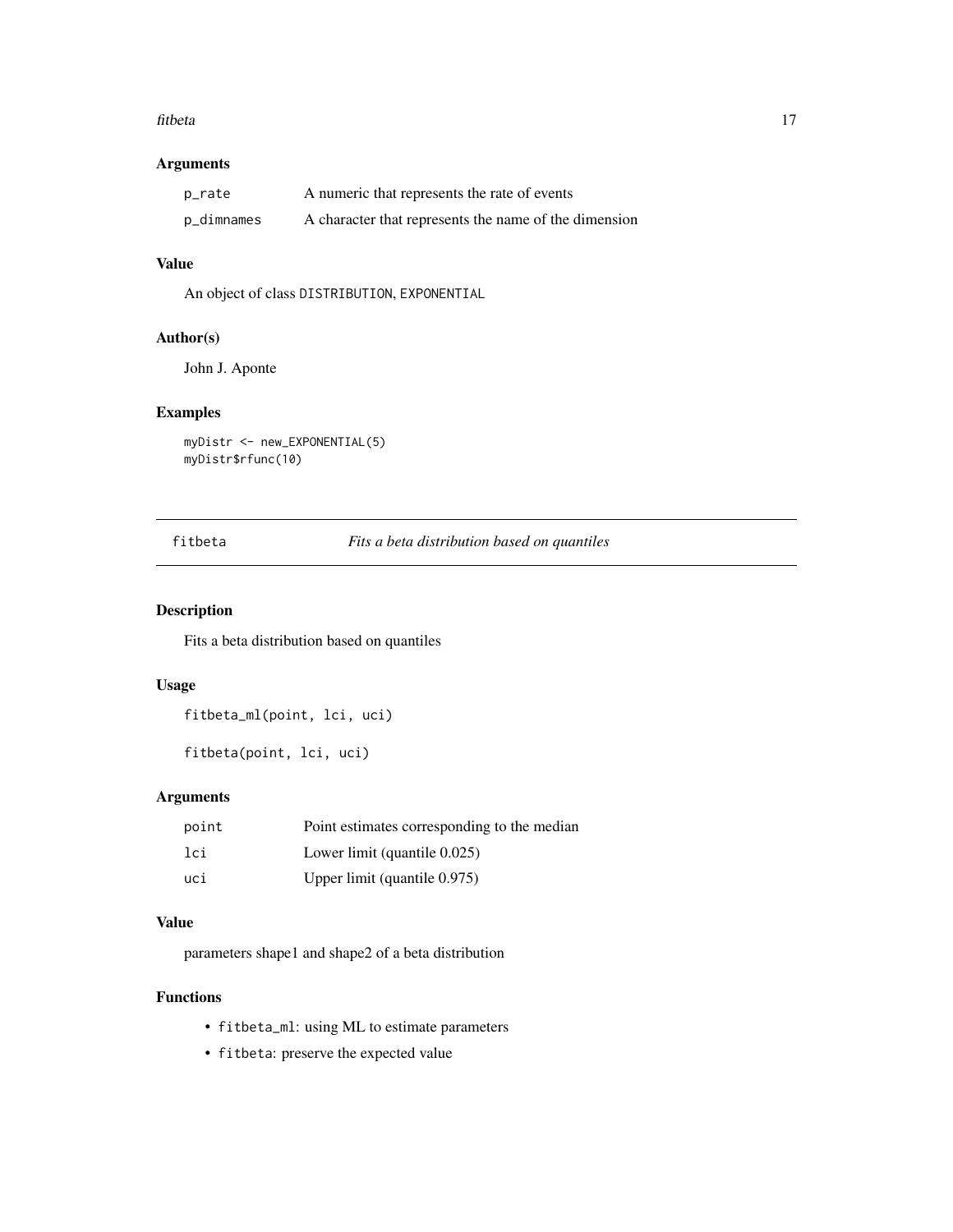<span id="page-17-0"></span>This is a wrap of the [fitdist](#page-0-0) to obtain the best parameters for a beta distribution based on quantiles. When using confidence intervals (not ML), the shape parameters are obtained using the following formula:

 $varp = (p_u ci - p_l ci)/4^2$  $shape1 = p_mean * (p_mean * (1 - p_mean)/varp - 1)$  $shape2 = (1 - p_mean) * (p_mean * (1 - p_mean)/varp - 1)$ 

#### Author(s)

John J. Aponte

#### See Also

[fitdist](#page-0-0)

#### Examples

fitbeta\_ml(0.45,0.40,0.50) fitbeta(0.45,0.40,0.50)

fitdirichlet *Fits a Dirichlet distribution,*

#### Description

Fits a Dirichlet distribution based on the parameters of Beta distributions

# Usage

fitdirichlet(..., plotBeta = FALSE, n.fitted = "opt")

#### Arguments

| $\cdot$ $\cdot$ $\cdot$ | named vectors with the distribution parameters shape1, shape2 |
|-------------------------|---------------------------------------------------------------|
| plotBeta                | if TRUE a ggplot of the densities are plotted                 |
| n.fitted                | Method to fit the values                                      |

#### Details

Each one of the arguments is a named vector with values for shape1, shape2. Values from [fitbeta](#page-16-1) are suitable for this. This is a wrap of [fitDirichlet](#page-0-0)

#### Value

a vector with the parameters for a Dirichlet distribution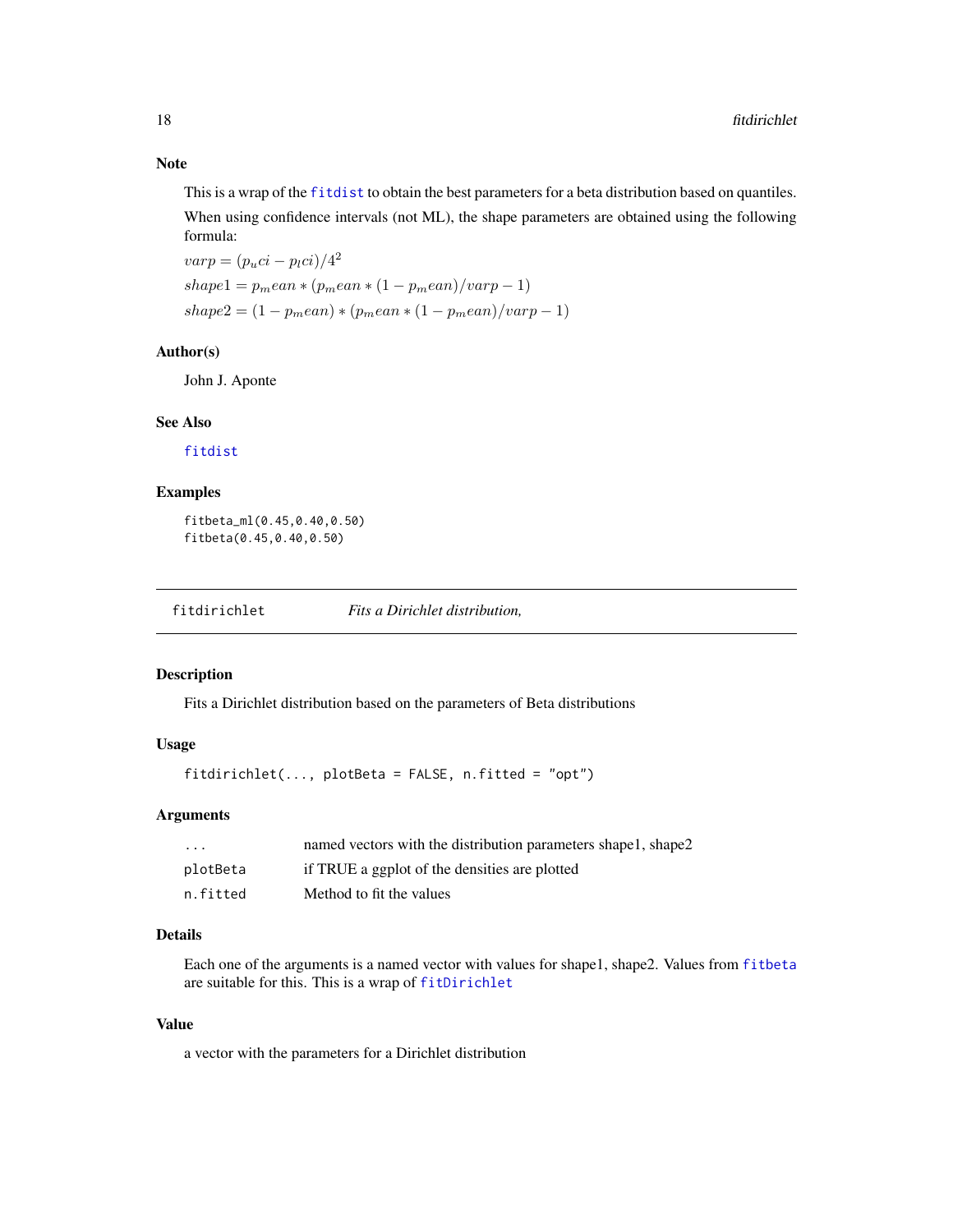# <span id="page-18-0"></span>ggDISTRIBUTION 19

#### Author(s)

John J. Aponte

# See Also

[fitDirichlet](#page-0-0)

# Examples

```
a <- fitbeta(0.3, 0.2, 0.4)
c <- fitbeta(0.2, 0.1, 0.3)
b <- fitbeta(0.5, 0.4, 0.6)
fitdirichlet(cat1=a,cat2=b,cat3=c)
```
# ggDISTRIBUTION *Plot of* [DISTRIBUTION](#page-13-1) *objects using* [ggplot2](#page-0-0)

# Description

Plot of [DISTRIBUTION](#page-13-1) objects using [ggplot2](#page-0-0)

#### Usage

ggDISTRIBUTION(x, n = 10000)

# Arguments

| X | an object of class DISTRIBUTION |
|---|---------------------------------|
| n | number of observation           |

# Value

a [ggplot](#page-0-0) object with the density of the distribution

# Examples

```
x <- new_NORMAL(0,1)ggDISTRIBUTION(x)
y <- new_DIRICHLET(c(10,20,70))
ggDISTRIBUTION(x)
```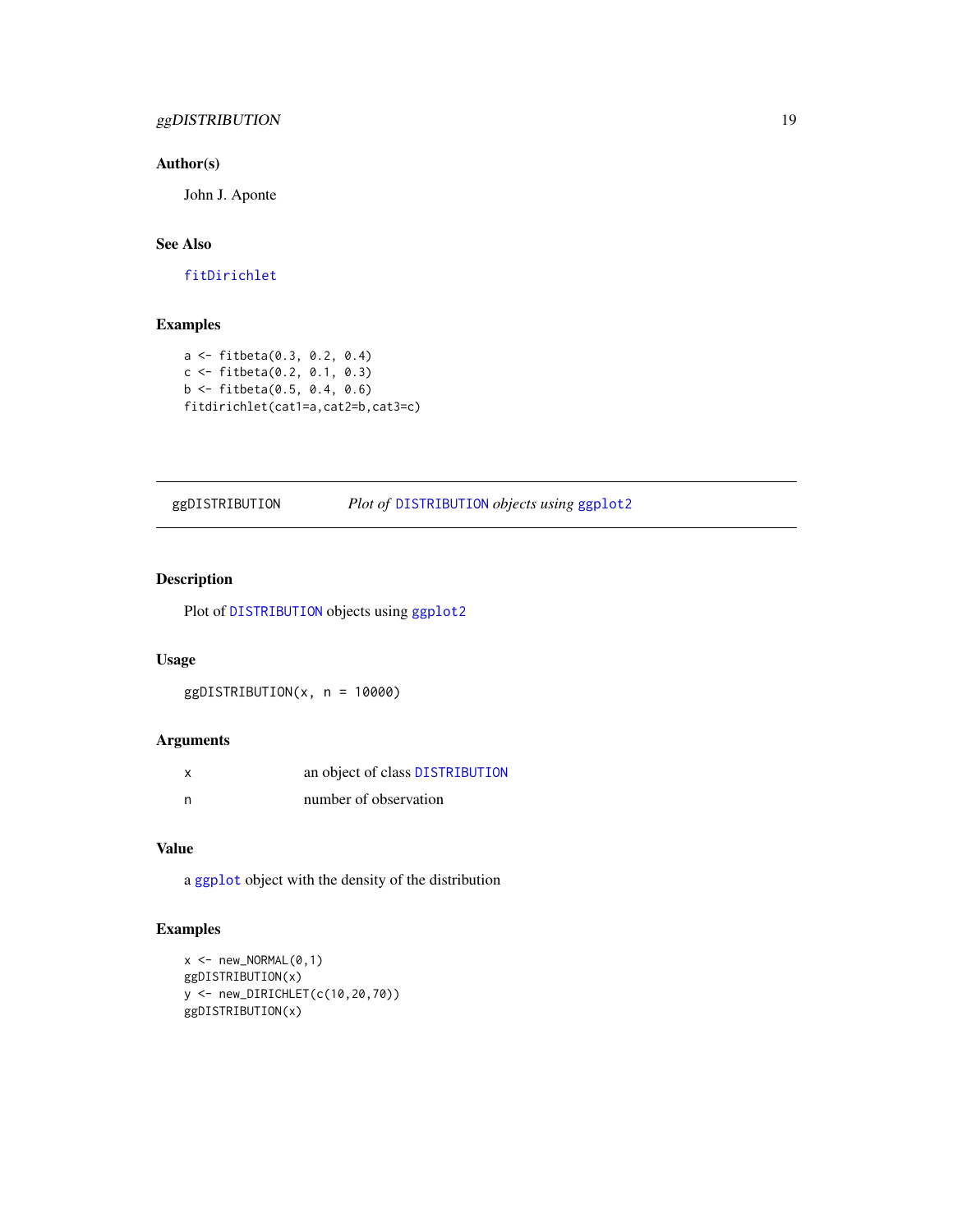<span id="page-19-0"></span>

Returns a LOGNORMAL distribution object that produce random numbers from a log normal distribution using the [rlnorm](#page-0-0) function

#### Usage

```
new_LOGNORMAL(p_meanlog, p_sdlog, p_dimnames = "rvar")
```
# Arguments

| p_meanlog  | mean of the distribution on the log scale                         |
|------------|-------------------------------------------------------------------|
| p_sdlog    | A numeric that represents the standard deviation on the log scale |
| p_dimnames | A character that represents the name of the dimension             |

#### Value

An object of class [DISTRIBUTION](#page-13-1), LOGNORMAL

#### Author(s)

John J. Aponte

#### Examples

myDistr <- new\_LOGNORMAL(0,1) myDistr\$rfunc(10)

metadata *Metadata for a DISTRIBUTION*

#### Description

Shows the distribution and the oval values of a [DISTRIBUTION](#page-13-1) object

```
metadata(x)
## S3 method for class 'DISTRIBUTION'
metadata(x)
## Default S3 method:
metadata(x)
```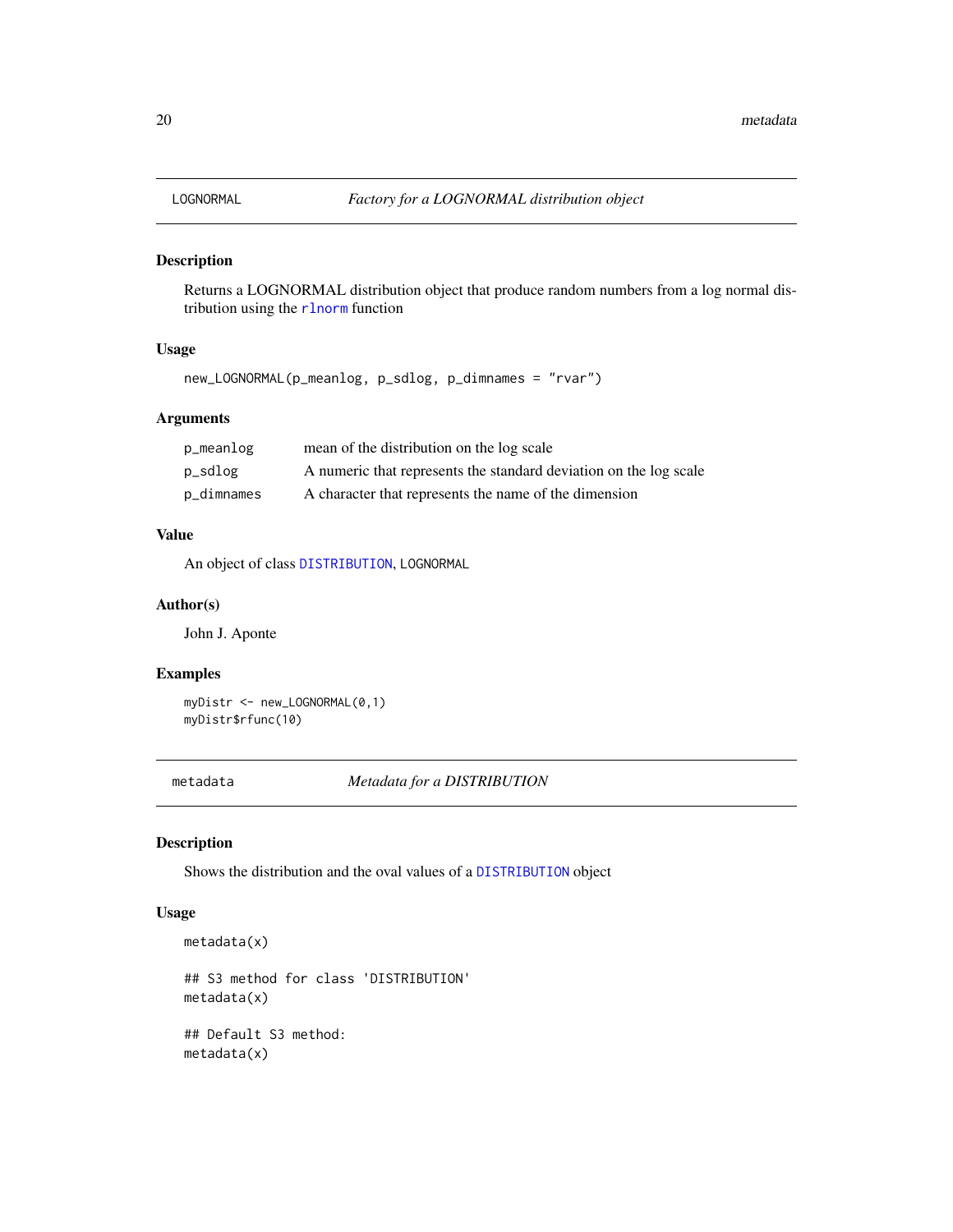#### <span id="page-20-0"></span>NA\_DISTRIBUTION 21

#### Arguments

x a [DISTRIBUTION](#page-13-1) object

# Value

A [data.frame](#page-0-0) with the metadata of the distributions

#### Methods (by class)

- DISTRIBUTION: Metadata for DISTRIBUTION objects
- default: Metadata for other objects

# Note

The number of columns depends on the dimensions of the distribution. There will be one column distribution with the name of the distribution and one column for each dimension with the names from the oval field.

#### Author(s)

John J. Aponte

<span id="page-20-1"></span>NA\_DISTRIBUTION *Factory for a NA distribution object*

#### Description

Returns an NA distribution object that always return NA\_real\_ This is useful to handle NA. By default only one dimension rvar is produced, but if several names are provided more columns will be added to the return matrix

#### Usage

```
new_NA(p_dimnames = "rvar")
```
# Arguments

p\_dimnames A character that represents the the names of the dimensions. By default only one dimension with name rvar

#### Value

An object of class DISTRIBUTION, NA

#### Author(s)

John J. Aponte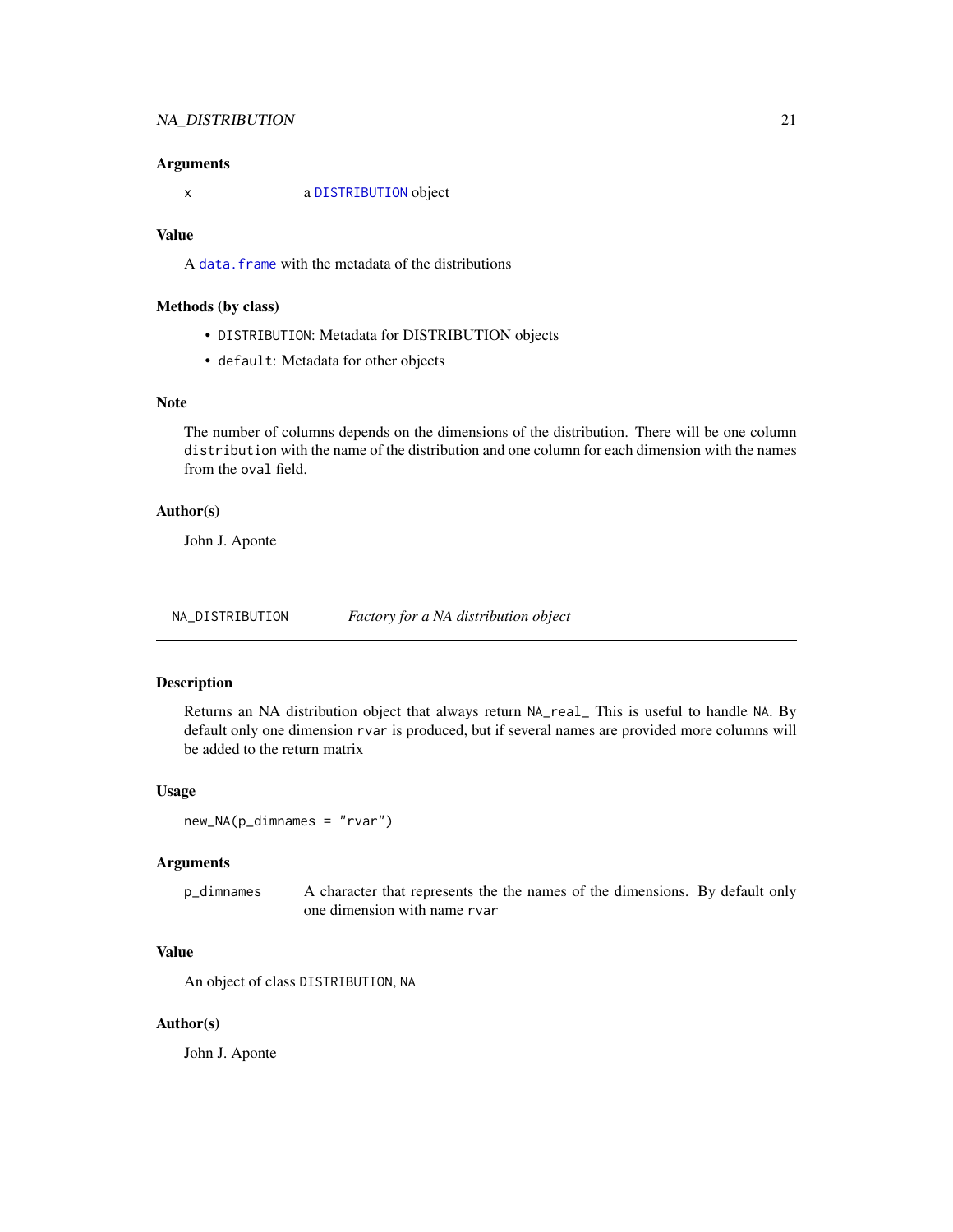# Examples

```
myDistr <- new_NA(p_dimnames = "rvar")
myDistr$rfunc(10)
```
new\_MIXTURE *Mixture of* [DISTRIBUTION](#page-13-1) *objects*

# Description

Produce a new distribution that obtain random drawns of the mixture of the [DISTRIBUTION](#page-13-1) objects

# Usage

```
new_MIXTURE(listdistr, mixture)
```
# Arguments

| listdistr | a list of DISTRIBUTION objects                                                    |
|-----------|-----------------------------------------------------------------------------------|
| mixture   | a vector of probabilities to mixture the distributions. Must add 1 If missing the |
|           | drawns are obtained from the distributions with the same probability              |

# Value

an object of class MIXTURE, [DISTRIBUTION](#page-13-1)

# Author(s)

John J. Aponte

# Examples

```
x1 \leq - new_NORMAL(0,1)
x2 \leq - new_NORMAL(4,1)x3 \leq - new_NORMAL(6,1)
new_MIXTURE(list(x1,x2,x3))
```
<span id="page-21-0"></span>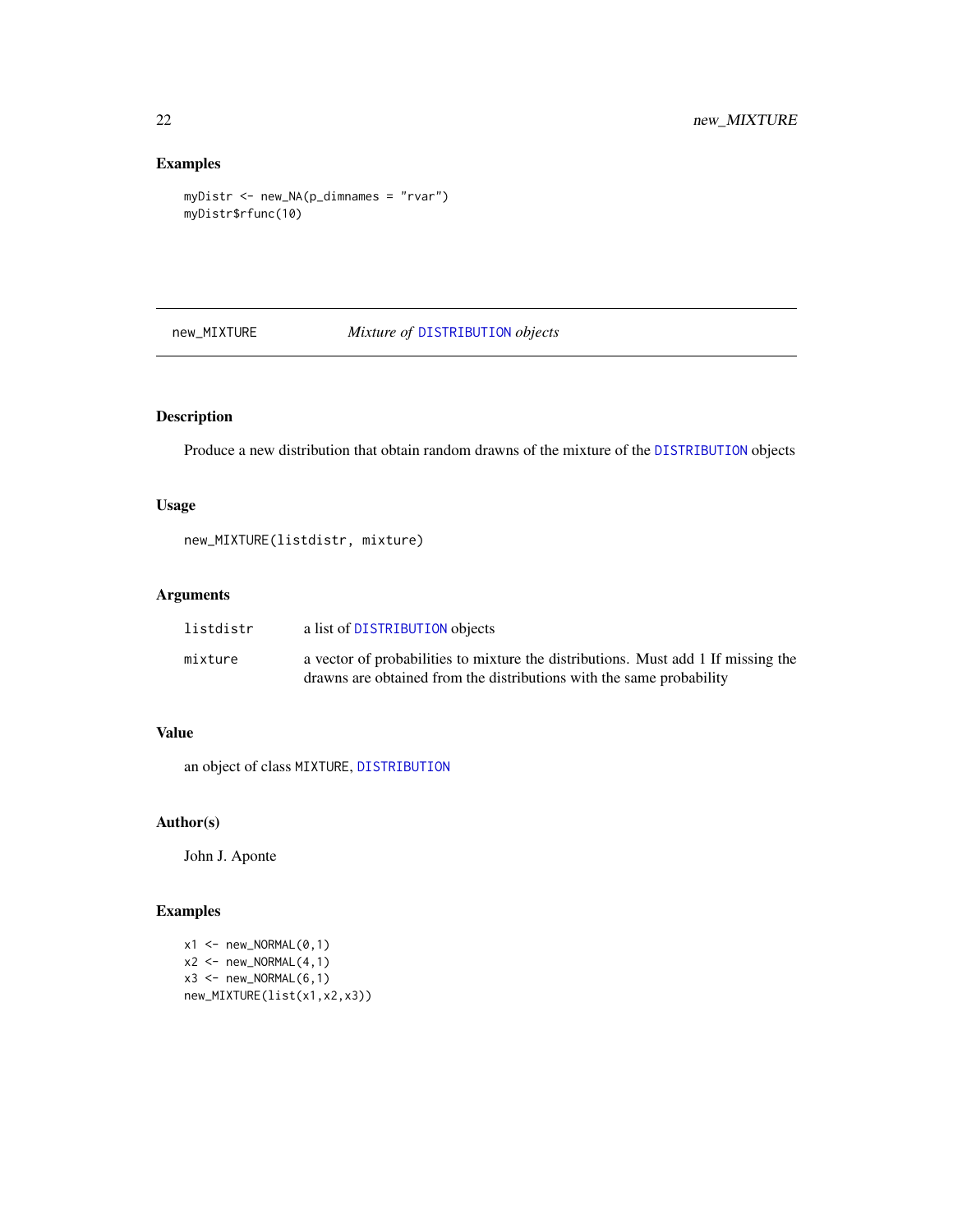<span id="page-22-0"></span>Return a [DISTRIBUTION](#page-13-1) object that draw random numbers from a multivariate normal distribution using the [mvrnorm](#page-0-0) function.

#### Usage

```
new_MULTINORMAL(p_mu, p_sigma, p_dimnames, tol = 1e-06, empirical = FALSE)
```
# Arguments

| p_mu       | a vector of means                                                                                   |
|------------|-----------------------------------------------------------------------------------------------------|
| p_sigma    | a positive-definite symmetric matrix for the covariance matrix                                      |
| p_dimnames | A character that represents the name of the dimension                                               |
| tol        | tolerance (relative to largest variance) for numerical lack of positive-definiteness<br>in p_sigma. |
| empirical  | logical. If true, mu and Sigma specify the empirical not population mean and<br>covariance matrix.  |

#### Value

An object of class [DISTRIBUTION](#page-13-1), MULTINORMAL

#### Author(s)

John J. Aponte

# See Also

[mvrnorm](#page-0-0)

# Examples

```
msigma <- matrix(c(1,0,0,1), ncol=2)
d1 <- new_MULTINORMAL(c(0,1), msigma)
rfunc(d1, 10)
```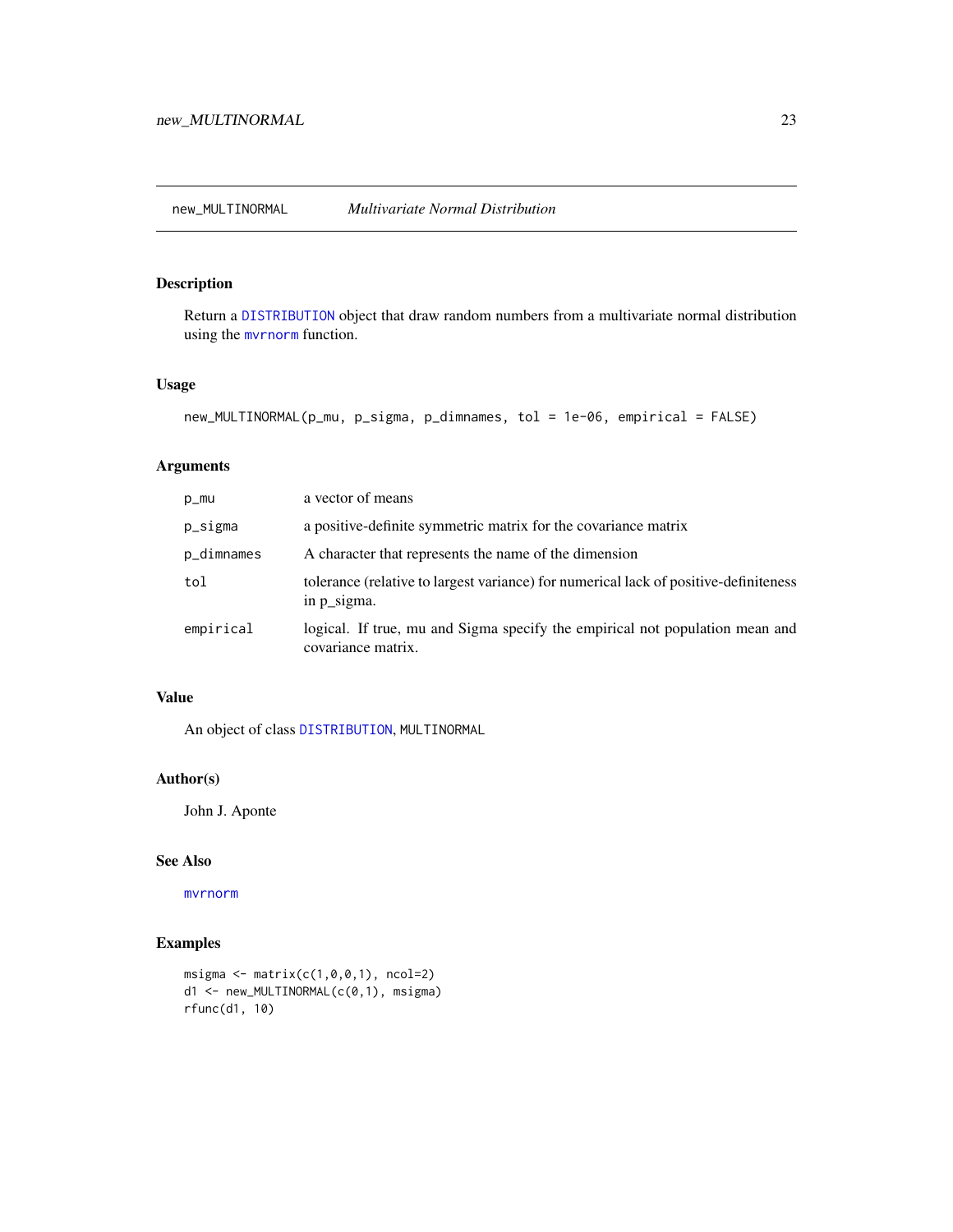<span id="page-23-1"></span><span id="page-23-0"></span>Returns a NORMAL distribution object that produce random numbers from a normal distribution using the [rnorm](#page-0-0) function

# Usage

new\_NORMAL(p\_mean, p\_sd, p\_dimnames = "rvar")

#### Arguments

| p_mean     | A numeric that represents the mean value              |
|------------|-------------------------------------------------------|
| p_sd       | A numeric that represents the standard deviation      |
| p_dimnames | A character that represents the name of the dimension |

#### Value

An object of class [DISTRIBUTION](#page-13-1), NORMAL

#### Author(s)

John J. Aponte

#### Examples

```
myDistr <- new_NORMAL(0,1)
myDistr$rfunc(10)
```
omit\_NA *Omit* NA *distributions from a list of distributions*

# Description

Omit NA distributions from a list of distributions

#### Usage

omit\_NA(listdistr)

# Arguments

listdistr a list of [DISTRIBUTION](#page-13-1) objects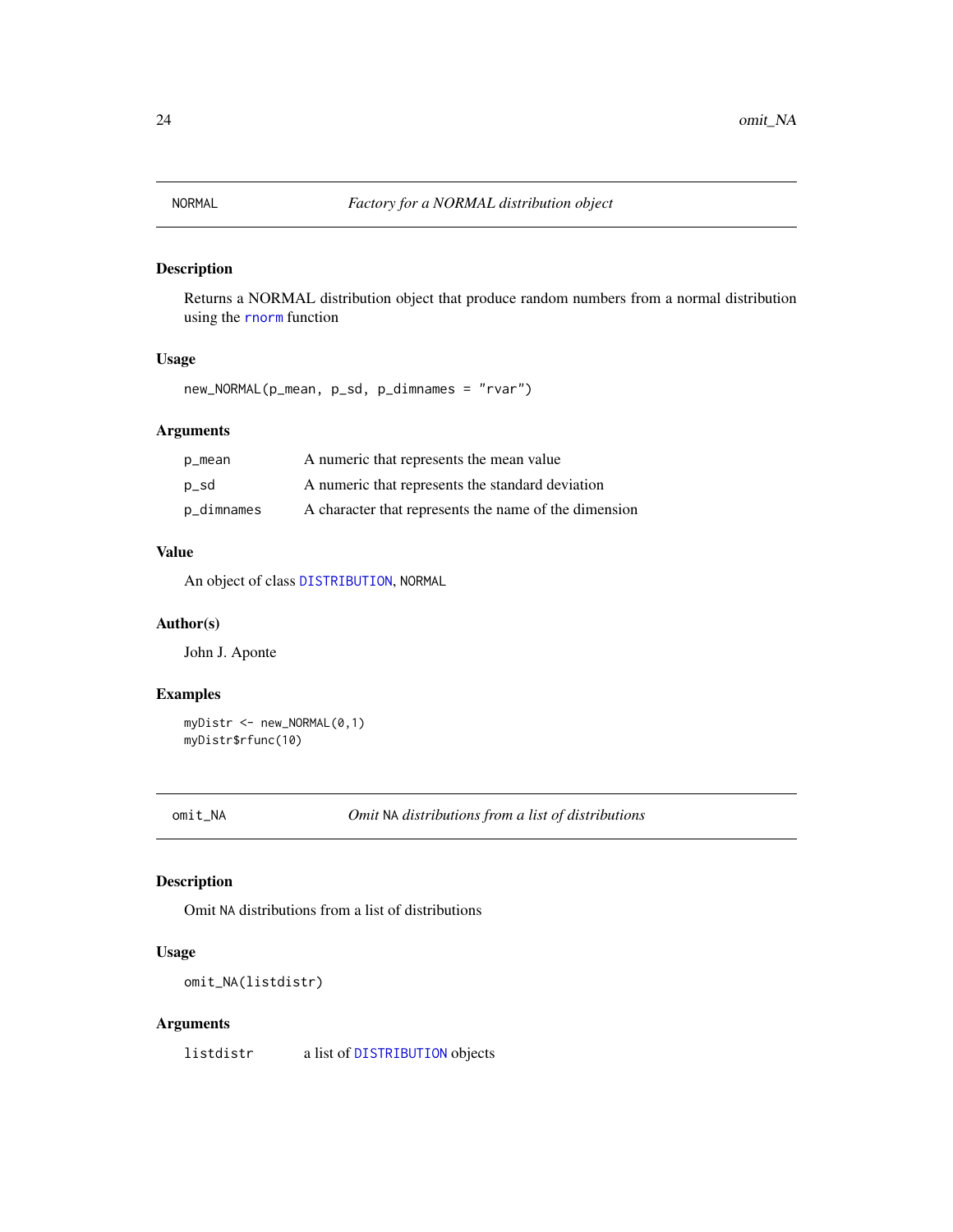# <span id="page-24-0"></span>plot.DISTRIBUTION 25

# Value

the list without the [NA\\_DISTRIBUTION](#page-20-1)

# Author(s)

John J. Aponte

plot.DISTRIBUTION *plot of* [DISTRIBUTION](#page-13-1) *objects*

# Description

Plot an histogram of the density of the distribution using random numbers from the distribution

# Usage

## S3 method for class 'DISTRIBUTION'  $plot(x, n = 10000, ...)$ 

#### Arguments

| $\mathsf{x}$ | an object of class DISTRIBUTION       |
|--------------|---------------------------------------|
| n            | number of observations                |
|              | other parameters to the hist function |

#### Value

No return value. Side effect plot the histogram.

# Examples

```
x <- new_NORMAL(0,1)
plot(x)
y <- new_DIRICHLET(c(10,20,70))
plot(x)
```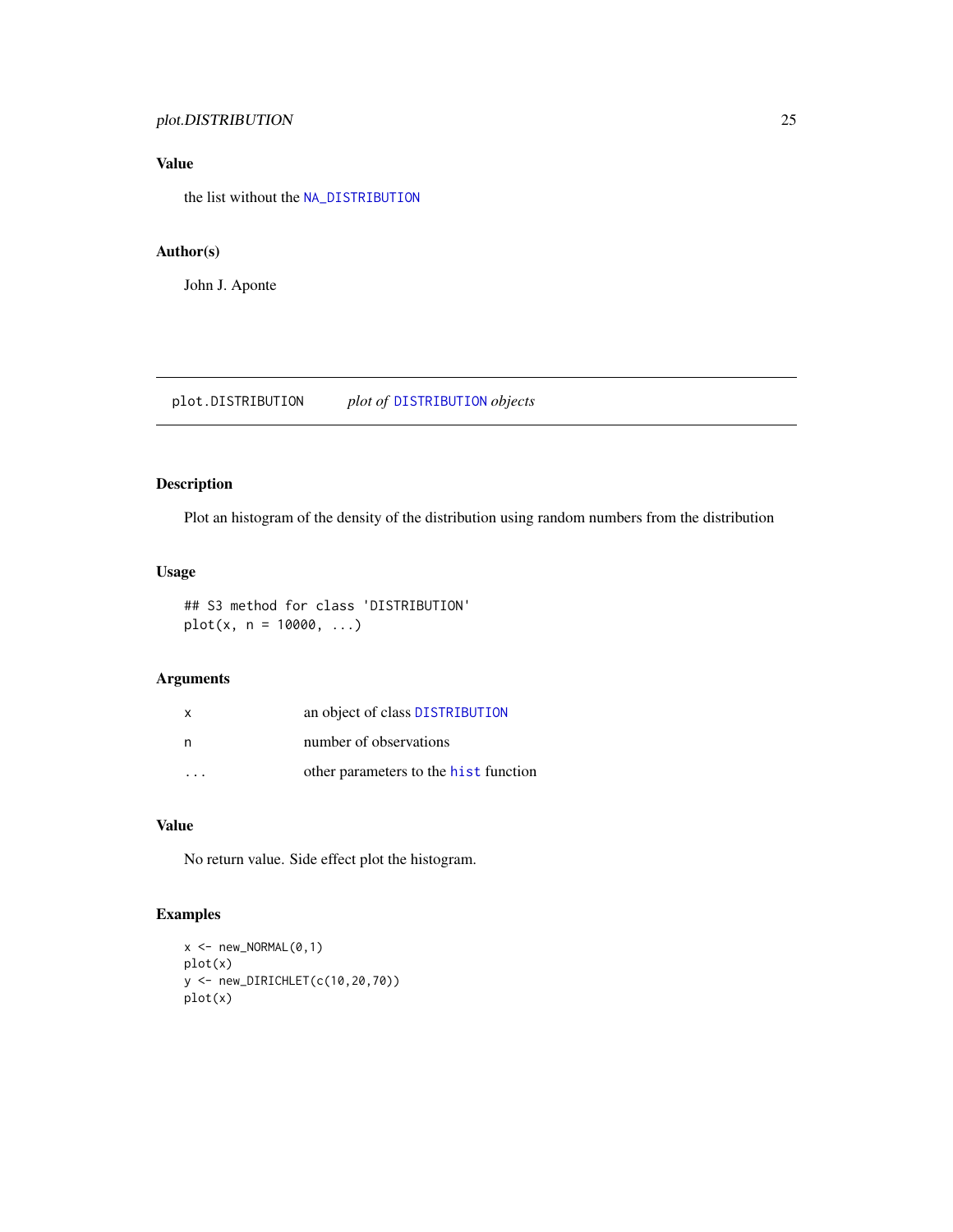<span id="page-25-2"></span><span id="page-25-0"></span>

Returns an POISSON distribution object that produce random numbers from a Poisson distribution using the [rpois](#page-0-0) function

#### Usage

```
new_POISSON(p_lambda, p_dimnames = "rvar")
```
# Arguments

| p_lambda   | A numeric that represents the expected number of events |
|------------|---------------------------------------------------------|
| p_dimnames | A character that represents the name of the dimension   |

#### Value

An object of class DISTRIBUTION, POISSON

#### Author(s)

John J. Aponte

#### Examples

```
myDistr <- new_POISSON(5)
myDistr$rfunc(10)
```
<span id="page-25-1"></span>restrict\_environment *Build a new function with a smaller environment*

#### Description

As standard feature, R include in the environment of a function all the variables that are available when the function is created. This, however is prompt to leak reference when you have a factory of function and they are created within a list.. it will include all the component of the list in the function environment. To prevent that, the random generator functions are encapsulated with a restricted environment where only the variables that the function requires to work are included

```
restrict_environment(f, ...)
```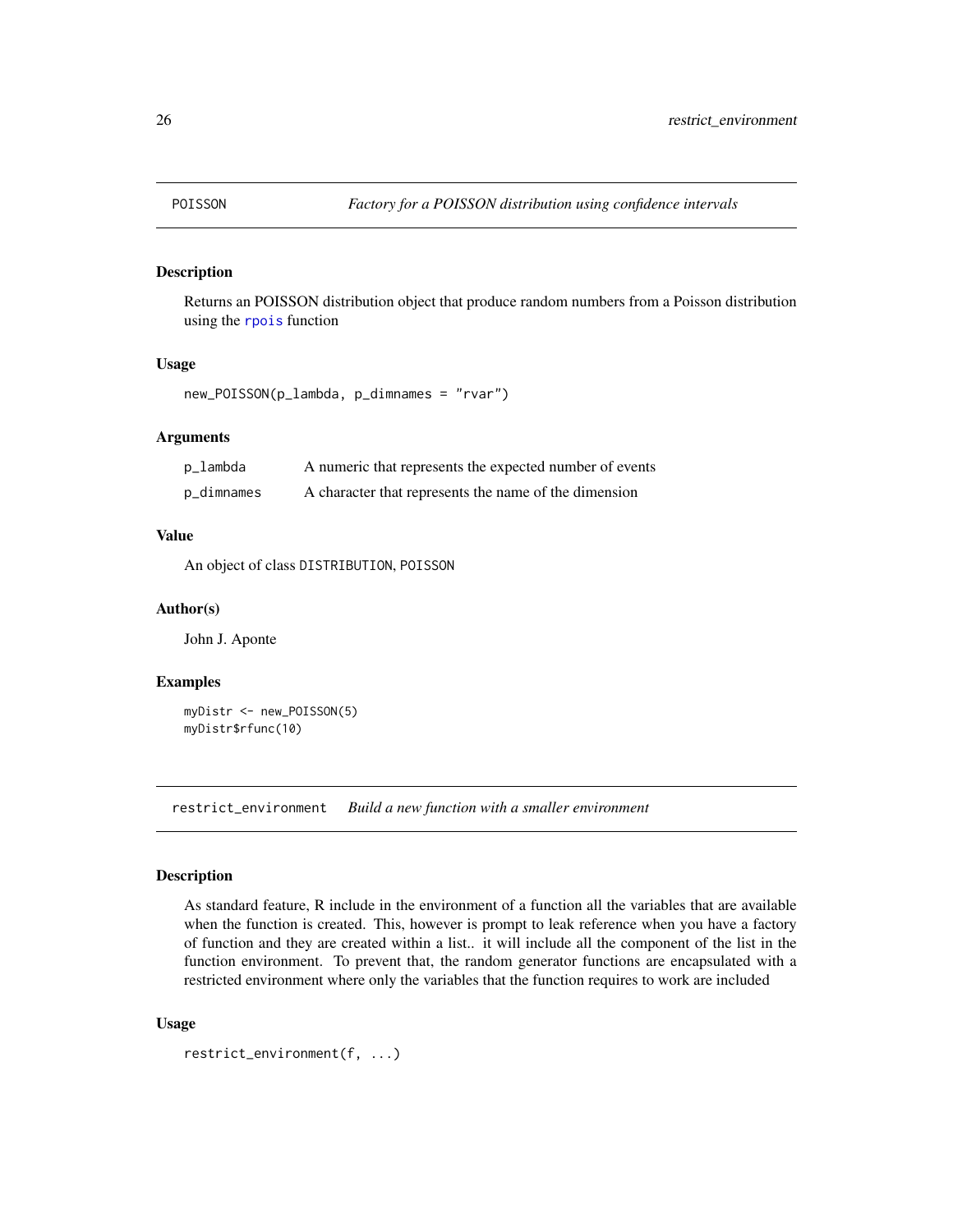#### <span id="page-26-0"></span>rfunc 27

#### Arguments

|         | input function                                                    |
|---------|-------------------------------------------------------------------|
| $\cdot$ | define the set of variables to be included as variable $=$ value. |

#### Value

new function with a restricted environment

# Author(s)

John J. Aponte

# Examples

```
a = 0b = 1myfunc <- restrict_environment(
 function(n) {
   rnorm(meanvalue, sdvalue)
 },
 meanvalue = a, sdvalue = b)
myfunc(10)
ls(envir=environment(myfunc))
```
rfunc *Generate random numbers from a* [DISTRIBUTION](#page-13-1) *object*

# Description

This is a generic method that calls the rfunc slot of the object

#### Usage

rfunc(x, n)

#### Arguments

|   | an object                    |
|---|------------------------------|
| n | the number of random samples |

#### Value

a matrix with as many rows as n and as many columns as dimensions have distribution

# Author(s)

John J. Aponte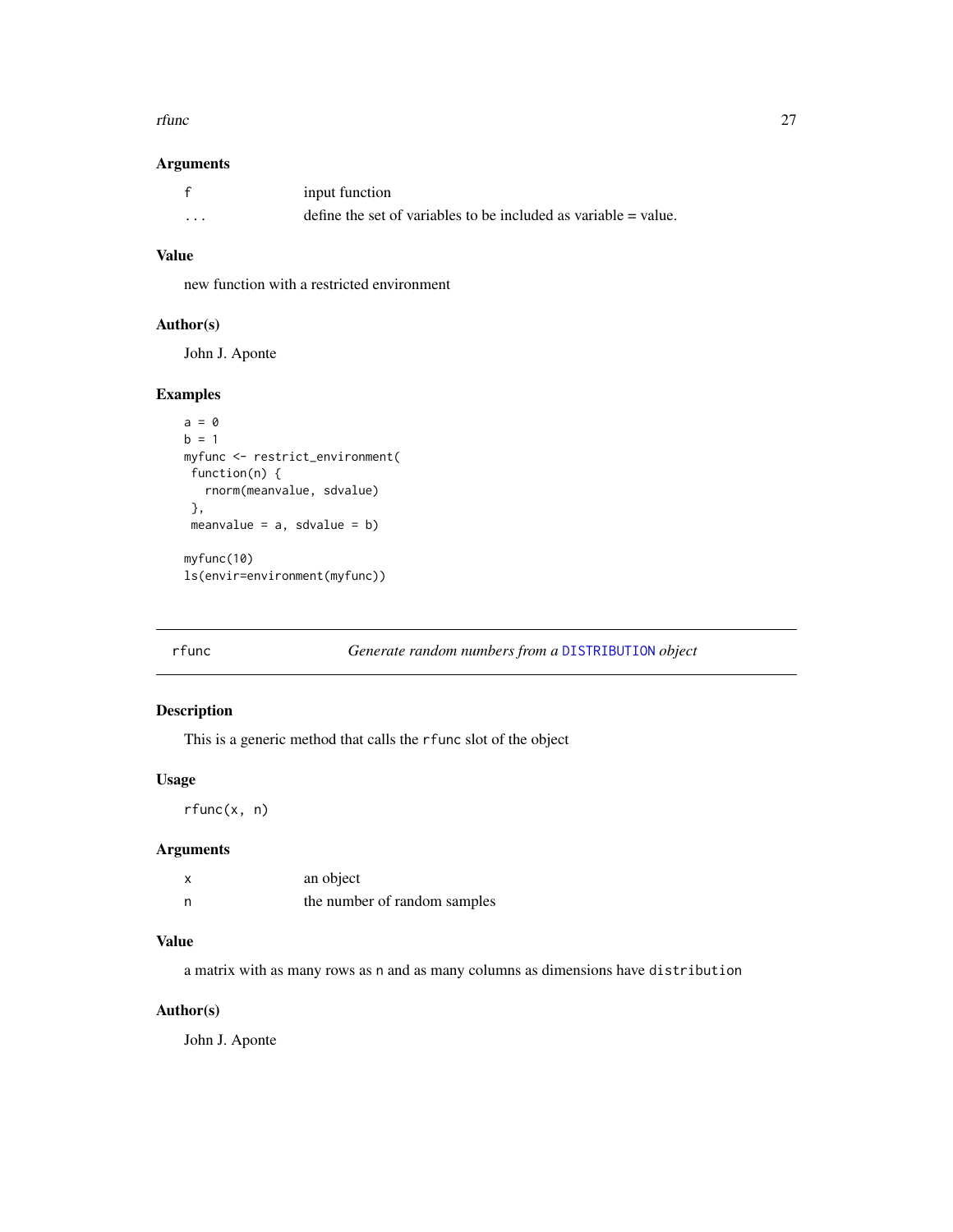<span id="page-27-0"></span>rfunc.default *Default function*

# Description

Default function

# Usage

## Default S3 method: rfunc(x, n)

#### Arguments

|   | an object of class different from DISTRIBUTION |
|---|------------------------------------------------|
| n | the number of random samples                   |

# Value

No return value. Raise an error message.

# Author(s)

John J. Aponte

rfunc.DISTRIBUTION *Generic function for a* [DISTRIBUTION](#page-13-1) *object*

# Description

Generic function for a [DISTRIBUTION](#page-13-1) object

# Usage

## S3 method for class 'DISTRIBUTION' rfunc(x, n)

# Arguments

| X | an object of class DISTRIBUTION |
|---|---------------------------------|
| n | the number of random samples    |

# Value

a matrix with as many rows as n and as many columns as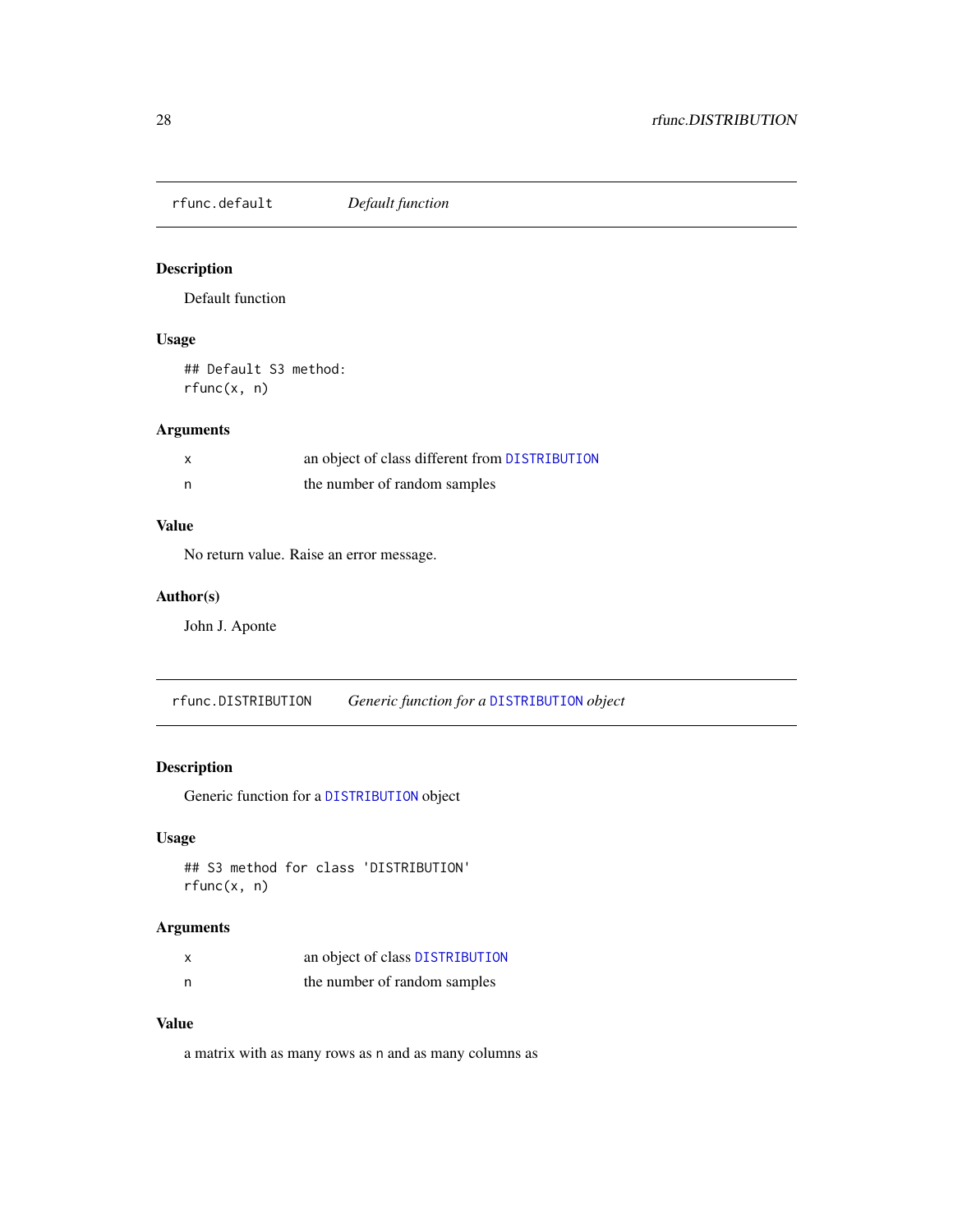#### <span id="page-28-0"></span>Author(s)

John J. Aponte

same\_dimensions *Check the dimensions of a list of distributions*

#### Description

Check the dimensions of a list of distributions

#### Usage

```
same_dimensions(listdistr)
```
# Arguments

listdistr a list of [DISTRIBUTION](#page-13-1) objects

#### Value

return TRUE if all the dimensions are the same

<span id="page-28-1"></span>set\_seed *Modify a the seed of a Distribution object*

# Description

This create a new [DISTRIBUTION](#page-13-1) object but with the specified seed

#### Usage

set\_seed(distribution, seed)

#### Arguments

distribution a [DISTRIBUTION](#page-13-1) object seed the new seed

#### Value

a cod[eDISTRIBUTION](#page-13-1) object of the same class

#### Author(s)

John J. Aponte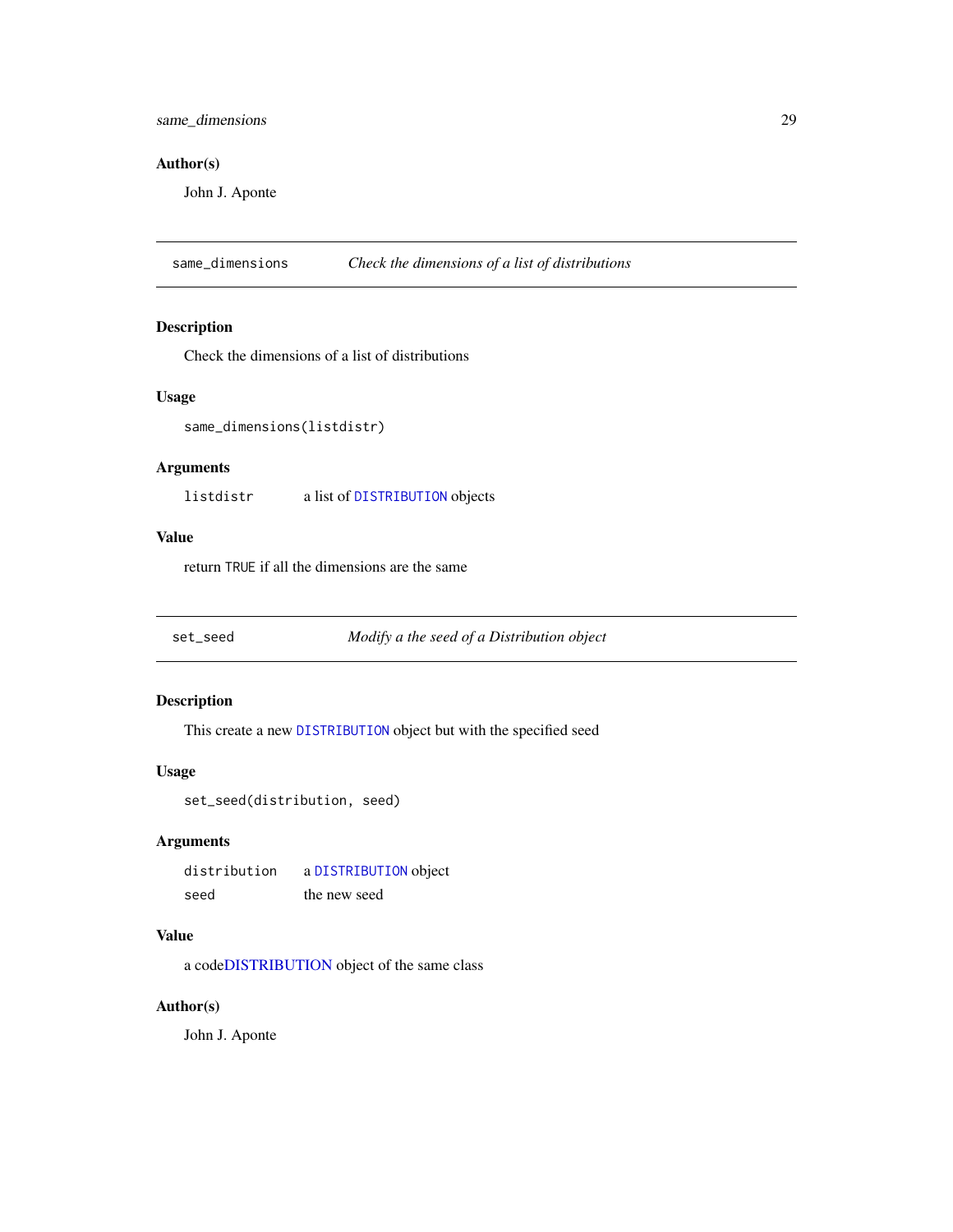<span id="page-29-0"></span>summary.DISTRIBUTION *Summary of Distributions*

#### Description

Summary of Distributions

# Usage

## S3 method for class 'DISTRIBUTION' summary(object, n = 10000, ...)

#### Arguments

| object                  | object of class DISTRIBUTION                       |
|-------------------------|----------------------------------------------------|
| n                       | the number of random samples from the distribution |
| $\cdot$ $\cdot$ $\cdot$ | other parameters. Not used                         |

# Value

A [data.frame](#page-0-0) with as many rows as dimensions had the distribution and with the following columns

- distribution name
- varname name of the dimension
- oval value
- nsample number of random samples
- mean\_ mean value of the sample
- sd\_ standard deviation of the sample
- lci\_lower 95
- median\_ median value of the sample
- uci\_ upper 95

#### Note

The sample uses the seed saved in the object those it will provide the same values fir an n value

# Author(s)

John J. Aponte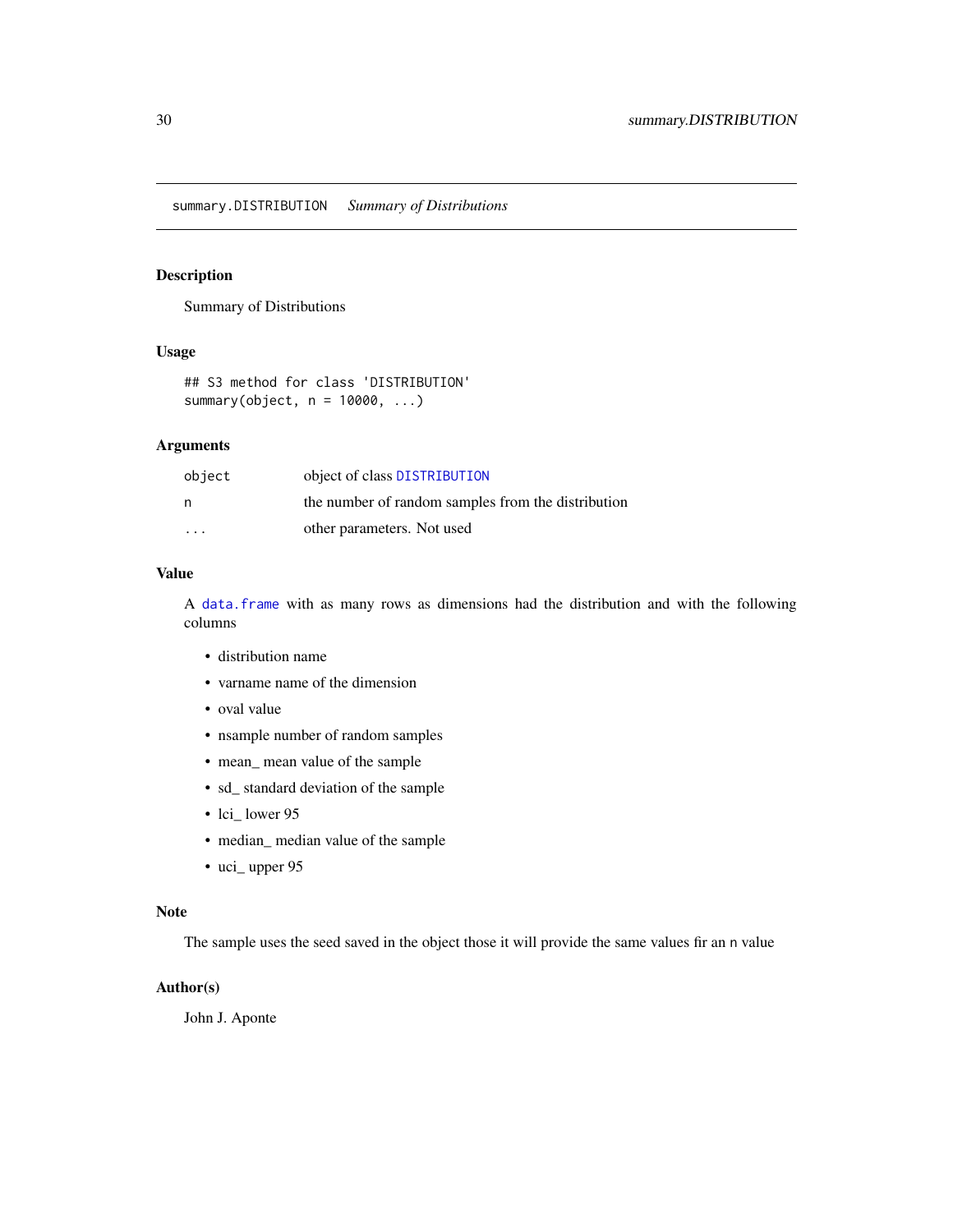<span id="page-30-1"></span><span id="page-30-0"></span>

Returns an TRIANGULAR distribution object that produce random numbers from a triangular distribution using the [rtriang](#page-0-0) function

#### Usage

new\_TRIANGULAR(p\_min, p\_max, p\_mode, p\_dimnames = "rvar")

#### Arguments

| p_min      | A numeric that represents the lower limit             |
|------------|-------------------------------------------------------|
| p_max      | A numeric that represents the upper limit             |
| p_mode     | A numeric that represents the mode                    |
| p_dimnames | A character that represents the name of the dimension |

# Value

An object of class DISTRIBUTION, TRIANGULAR

# Author(s)

John J. Aponte

# Examples

```
myDistr <- new_TRIANGULAR(-1,1,0)
myDistr$rfunc(10)
```
<span id="page-30-2"></span>TRUNCATED *Factory for a TRUNCATED distribution object*

# **Description**

Returns an TRUNCATED distribution object that limits the values that are generated by the distribution to be in the limits p\_min,p\_max

```
new_TRUNCATED(p_distribution, p_min = -Inf, p_max = Inf)
```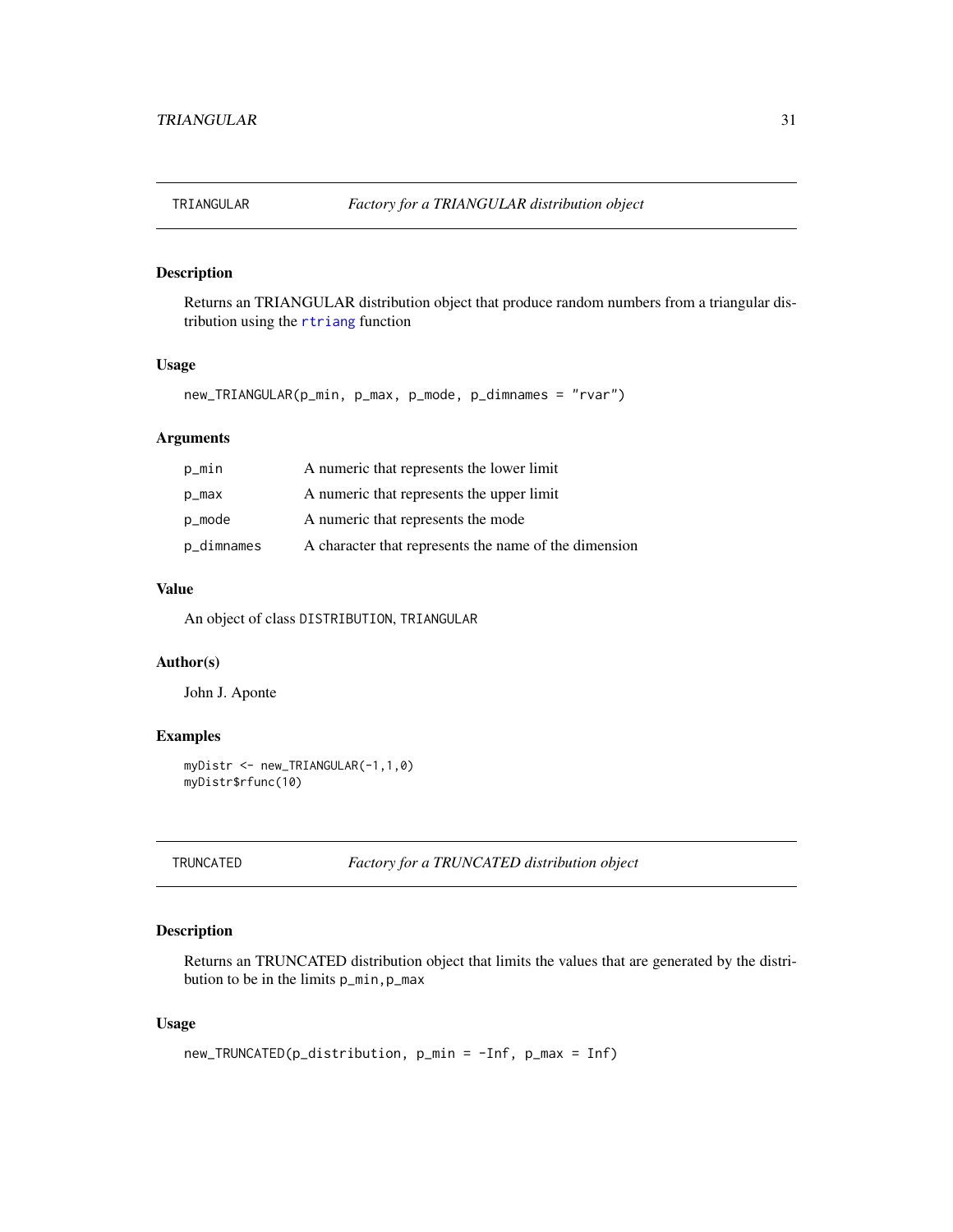#### <span id="page-31-0"></span>Arguments

|       | p_distribution An object of class DISTRIBUTION to truncate |
|-------|------------------------------------------------------------|
| p_min | A numeric that set the lower limit of the distribution     |
| p_max | A numeric that set the upper limit of the distribution     |

# Value

An object of class DISTRIBUTION, p\_distribution\$distribution, TRUNCATED

## Note

The expected value of a truncated distribution could be very different from the expected value of the unrestricted distribution. Be careful as the oval field is not changed and may not represent any more the expected value of the distribution.

If the distribution is multidimensional, the limits will apply to all dimensions.

#### Author(s)

John J. Aponte

# Examples

```
myDistr <- new_TRUNCATED(p_distribution = new_NORMAL(0,1), p_min = -1, p_max = 1)
myDistr$rfunc(10)
```
<span id="page-31-1"></span>

| UNIFORM |  |
|---------|--|
|---------|--|

UNIFORM *Factory for a UNIFORM distribution object*

#### Description

Returns an UNIFORM distribution object that produce random numbers from a uniform distribution using the [runif](#page-0-0) function

#### Usage

```
new_UNIFORM(p_min, p_max, p_dimnames = "rvar")
```
#### Arguments

| p_min      | A numeric that represents the lower limit             |
|------------|-------------------------------------------------------|
| p_max      | A numeric that represents the upper limit             |
| p_dimnames | A character that represents the name of the dimension |

# Value

An object of class DISTRIBUTION, UNIFORM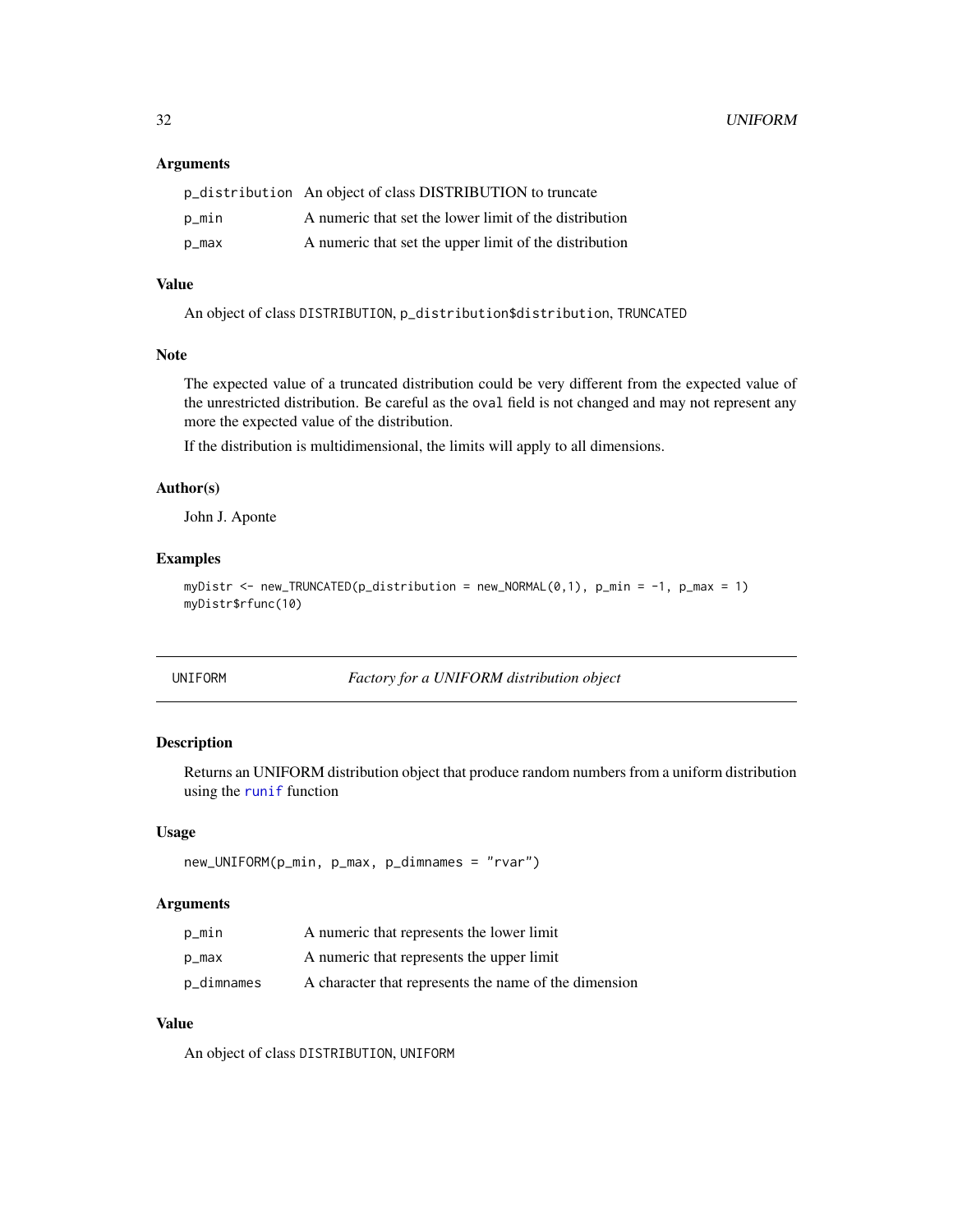# UNIFORM 33

# Author(s)

John J. Aponte

# Examples

myDistr <- new\_UNIFORM(0,1) myDistr\$rfunc(10)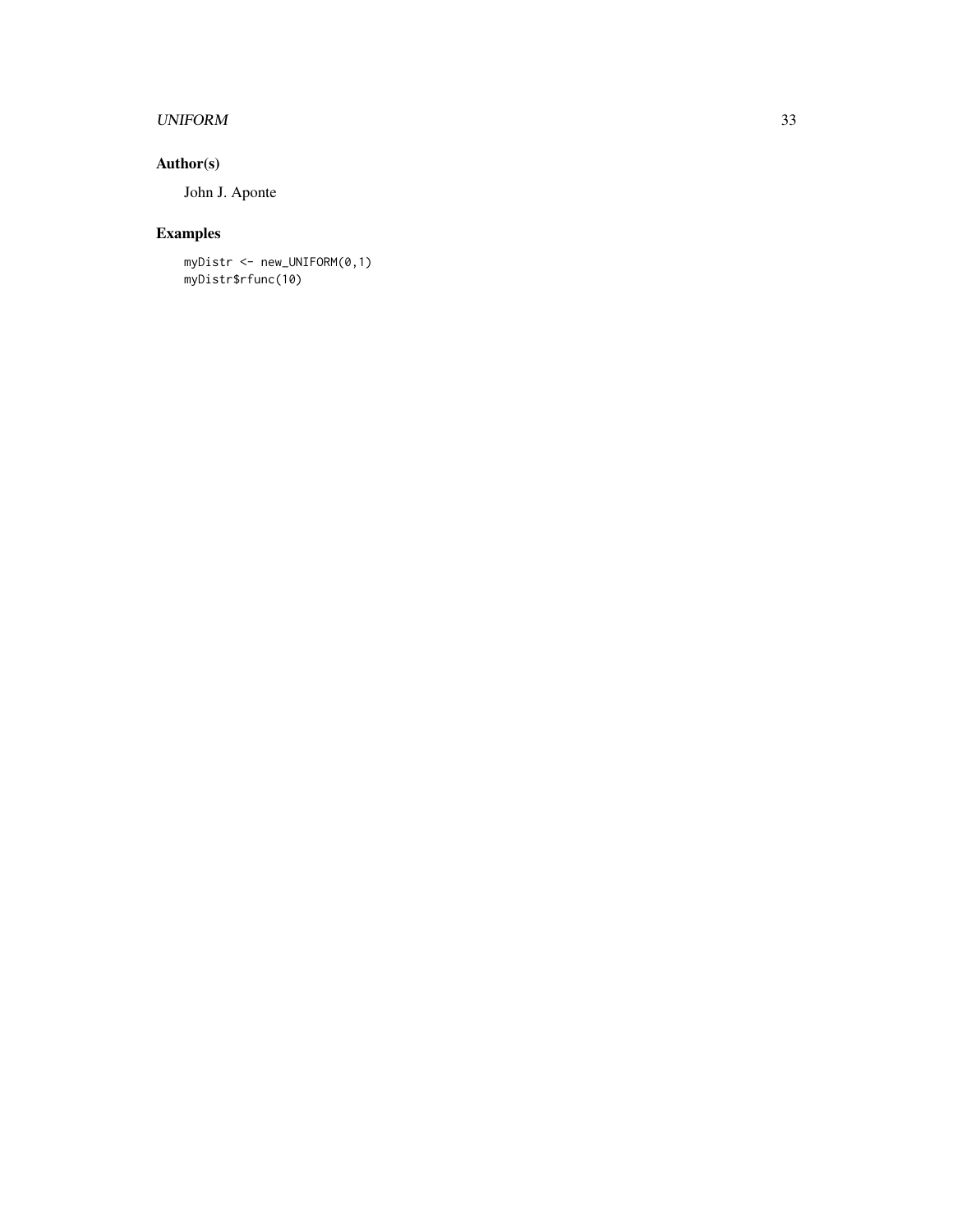# <span id="page-33-0"></span>Index

∗ DISTRIBUTION DISTRIBUTION\_factory, [15](#page-14-0) \*.DISTRIBUTION *(*CONVOLUTION*)*, [8](#page-7-0) +.DISTRIBUTION *(*CONVOLUTION*)*, [8](#page-7-0) -.DISTRIBUTION *(*CONVOLUTION*)*, [8](#page-7-0) /.DISTRIBUTION *(*CONVOLUTION*)*, [8](#page-7-0) add\_total, [2](#page-1-0) BETA, [3,](#page-2-0) *[15](#page-14-0)* BINOMIAL, [4](#page-3-0) cinqnum, [5](#page-4-0) cinqnum.DIRAC, [6](#page-5-0) cinqnum.DISTRIBUTION, [6](#page-5-0) cinqnum.NA, [7](#page-6-0) convdistr, [7](#page-6-0) CONVOLUTION, [8](#page-7-0) CONVOLUTION\_assoc, [9](#page-8-0) CONVOLUTION\_comb, [10](#page-9-0) data.frame, *[21](#page-20-0)*, *[30](#page-29-0)* DIRAC, [12,](#page-11-0) *[15](#page-14-0)* DIRICHLET, [13,](#page-12-0) *[15](#page-14-0)* DISCRETE, [13,](#page-12-0) *[15](#page-14-0)* DISTRIBUTION, *[2,](#page-1-0) [3](#page-2-0)*, *[5](#page-4-0)[–11](#page-10-0)*, [14,](#page-13-0) *[15,](#page-14-0) [16](#page-15-0)*, *[19–](#page-18-0)[25](#page-24-0)*, *[27](#page-26-0)[–30](#page-29-0)* DISTRIBUTION\_factory, [15](#page-14-0) EXPONENTIAL, *[15](#page-14-0)*, [16](#page-15-0) fitbeta, [17,](#page-16-0) *[18](#page-17-0)* fitbeta\_ml *(*fitbeta*)*, [17](#page-16-0) fitDirichlet, *[18,](#page-17-0) [19](#page-18-0)* fitdirichlet, [18](#page-17-0) fitdist, *[18](#page-17-0)* ggDISTRIBUTION, [19](#page-18-0) ggplot, *[19](#page-18-0)* ggplot2, *[19](#page-18-0)*

# hist, *[25](#page-24-0)*

LOGNORMAL, [20](#page-19-0)

metadata, [20](#page-19-0) mvrnorm, *[23](#page-22-0)*

NA\_DISTRIBUTION, *[8](#page-7-0)*, *[15](#page-14-0)*, [21,](#page-20-0) *[25](#page-24-0)* new\_BETA *(*BETA*)*, [3](#page-2-0) new\_BETA\_lci *(*BETA*)*, [3](#page-2-0) new\_BETA\_lci2 *(*BETA*)*, [3](#page-2-0) new\_BINOMIAL *(*BINOMIAL*)*, [4](#page-3-0) new\_CONVOLUTION *(*CONVOLUTION*)*, [8](#page-7-0) new\_CONVOLUTION\_assoc *(*CONVOLUTION\_assoc*)*, [9](#page-8-0) new\_CONVOLUTION\_comb *(*CONVOLUTION\_comb*)*, [10](#page-9-0) new\_DIRAC *(*DIRAC*)*, [12](#page-11-0) new\_DIRICHLET *(*DIRICHLET*)*, [13](#page-12-0) new\_DISCRETE *(*DISCRETE*)*, [13](#page-12-0) new\_DIVISION *(*CONVOLUTION*)*, [8](#page-7-0) new\_DIVISION\_assoc *(*CONVOLUTION\_assoc*)*, [9](#page-8-0) new\_DIVISION\_comb *(*CONVOLUTION\_comb*)*, [10](#page-9-0) new\_EXPONENTIAL *(*EXPONENTIAL*)*, [16](#page-15-0) new\_LOGNORMAL *(*LOGNORMAL*)*, [20](#page-19-0) new\_MIXTURE, [22](#page-21-0) new\_MULTINORMAL, [23](#page-22-0) new\_MULTIPLICATION *(*CONVOLUTION*)*, [8](#page-7-0) new\_MULTIPLICATION\_assoc *(*CONVOLUTION\_assoc*)*, [9](#page-8-0) new\_MULTIPLICATION\_comb *(*CONVOLUTION\_comb*)*, [10](#page-9-0) new\_NA *(*NA\_DISTRIBUTION*)*, [21](#page-20-0) new\_NORMAL *(*NORMAL*)*, [24](#page-23-0) new\_POISSON *(*POISSON*)*, [26](#page-25-0) new\_SUBTRACTION *(*CONVOLUTION*)*, [8](#page-7-0) new\_SUBTRACTION\_assoc *(*CONVOLUTION\_assoc*)*, [9](#page-8-0)